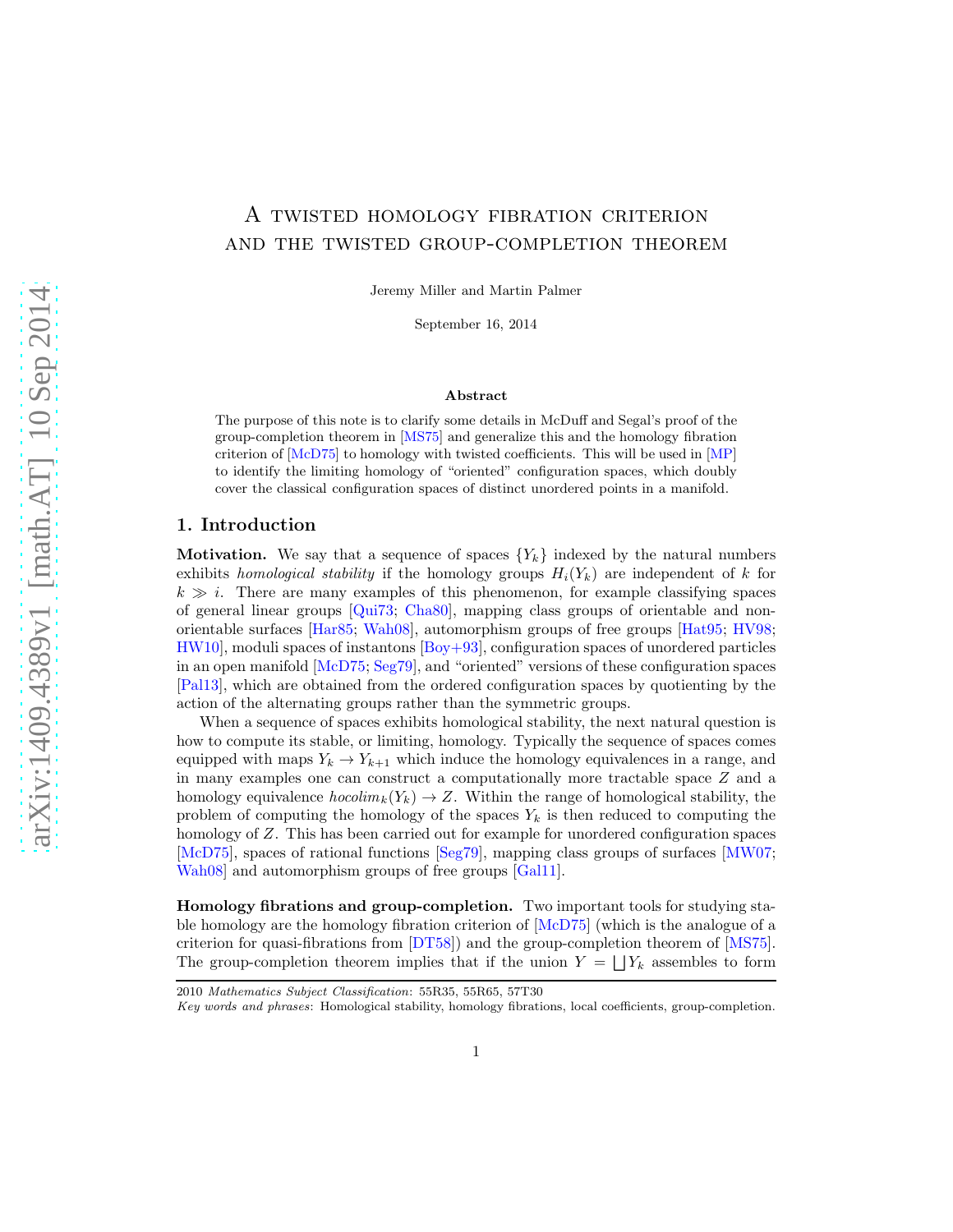<span id="page-1-0"></span>a homotopy-commutative topological monoid, then the limiting space  $Z$  can be taken to be a path-component of  $\Omega BY$ . Here  $\Omega$  denotes the based loop space functor and B denotes the classifying space functor. More generally, the group-completion theorem is useful for identifying the homology of modules over a topological monoid  $M$ : if  $X$  is a module over M and the action is by homology equivalences, then X is homology equivalent to  $hofib(X/M \to BM)$ , where  $X/M = X \times_M EM$  is the Borel construction. This recovers the previous example by setting  $M = Y$  and  $X = hocolim_k(Y_k)$ . It is harder to recognize when the homology fibration criterion applies, but it is more versatile than the group-completion theorem, and is a useful tool whenever one is studying the homology of spaces which are stitched together along homology equivalences. Almost all examples of stable homology calculations that we are aware of use the group-completion theorem, the homology fibration criterion or both.

The goal of this note is to prove versions of the group-completion theorem and the homology fibration criterion which apply to homology with *twisted coefficients* (Theorems [4.1](#page-12-0) and [3.1](#page-10-0) respectively). In fact, we work more generally with homology equivalences and homology fibrations relative to a fixed class  $C$  of twisted coefficient systems. An important example of this is the class  $\mathfrak{C} = \mathfrak{A} \mathfrak{b}$  of abelian coefficient systems (see §[2.1\)](#page-2-0). In many cases, these results allow one to compute the stable homology of the spaces  $Y_k$  with twisted coefficients pulled back from  $Z$ . In  $[MP]$ , we will use this to show that the stable homology of oriented configuration spaces is given by the homology of a certain double cover of a section space. We refer to [\[Pal13\]](#page-19-7) for a discussion of oriented configuration spaces and to [\[McD75](#page-19-1)] for a discussion of the relevant section space.

Context. In Remark 2 of [\[MS75\]](#page-19-0), McDuff and Segal stated a version of the groupcompletion theorem for twisted coefficient systems. This was again stated in Lemma 3.1 of [\[McD80\]](#page-19-10), but no details were given there or in [\[MS75](#page-19-0)] about generalizing the proof to this situation. Another claim implicit in Remark 2 of [\[MS75\]](#page-19-0) is that the natural action of a homotopy-commutative topological monoid M on  $M_{\infty} = \text{hocol}(\mathfrak{h}(M \to M \to \cdots))$  is by abelian homology equivalences, where the homotopy cofiber is taken over a sequence of maps  $-\cdot m_k: M \to M$ , with the sequence  $\{m_k\}$  in M chosen so that  $H_*(M_\infty)$  $H_*(M)[\pi_0(M)^{-1}]$ . It is not hard to see that the action is by ordinary homology equivalences, but the statement for all abelian coefficient systems is much more subtle. However, a detailed proof of this statement was given recently in [\[RW13\]](#page-20-3). This note is complementary to [\[RW13\]](#page-20-3) in that we prove the claimed version of the group-completion theorem for abelian coefficient systems, which therefore (by [\[RW13](#page-20-3)]) applies to the above example of M acting on  $M_{\infty}$ .

Since the publication of [\[MS75\]](#page-19-0) some mistakes in their proof of the group-completion theorem have been discovered, and methods for addressing these gaps are discussed by G. Segal and D. McDuff respectively in [\[Seg79,](#page-20-2) pp. 56–57] and [\[McD80,](#page-19-10) pp. 109–110]. In this note we give a complete account of the proof of the group-completion theorem, using some techniques of [\[GRW14\]](#page-19-11) but closely following the ideas of [\[MS75\]](#page-19-0).

History. The version of the group-completion theorem proved in [\[MS75\]](#page-19-0) originally grew out of a theorem of Barratt and Priddy [\[BP72](#page-18-3)], which was also proved by Quillen (in a preprint which remained unpublished until its inclusion as an appendix of [\[FM94](#page-19-12)]) and by May [\[May75](#page-19-13)]. Some other proofs of the group-completion theorem have been published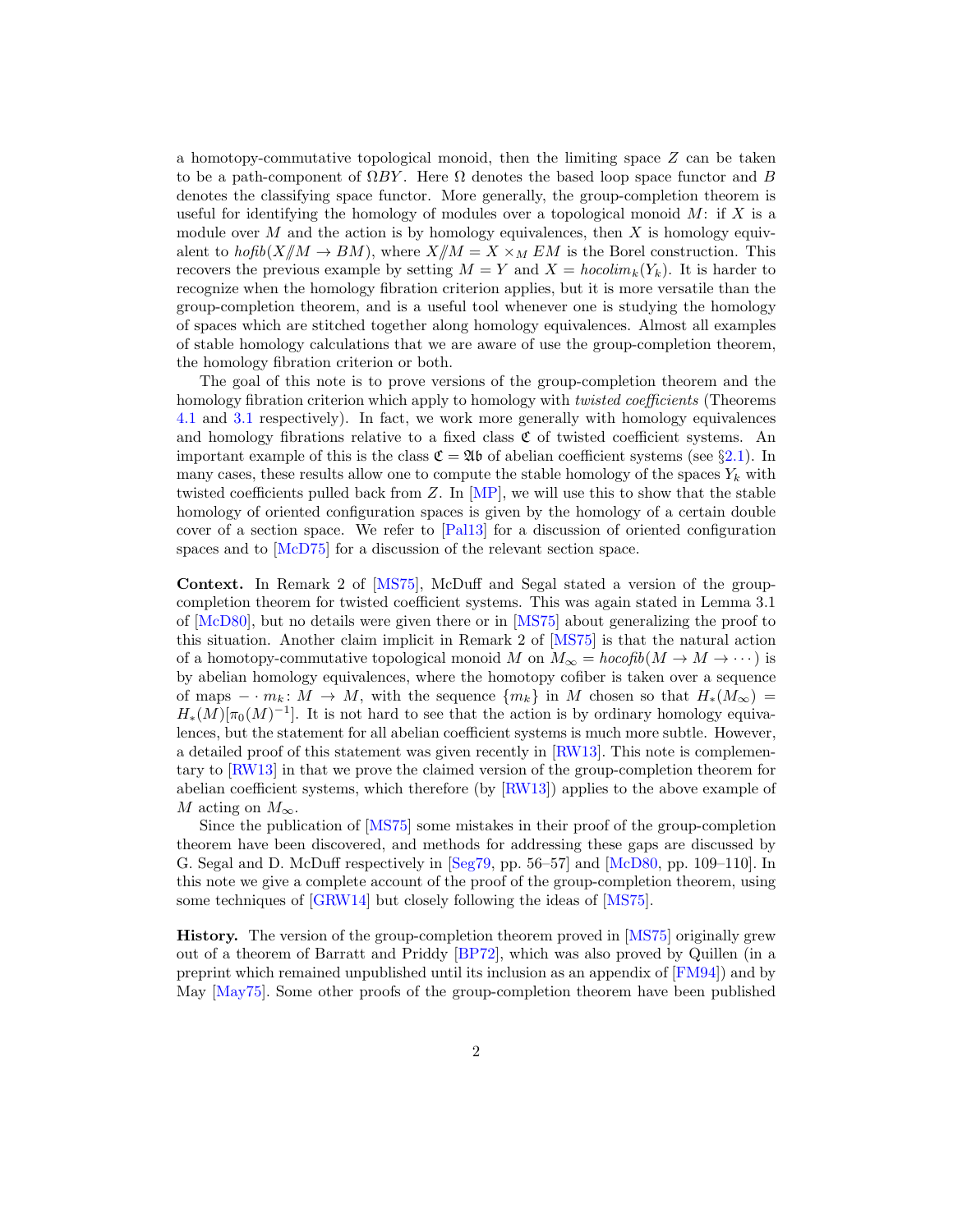<span id="page-2-2"></span>since [\[MS75\]](#page-19-0), including [\[Jar89\]](#page-19-14) and [\[Moe89](#page-19-15)], which work with bisimplicial sets. The proof of [\[Jar89](#page-19-14)] was later generalized in [\[Til97\]](#page-20-4) to prove a multiple-object version for topological categories, and this was reproved in [\[PS04](#page-19-16)] via a more topological treatment in the spirit of [\[MS75](#page-19-0)].

## 1.1. Outline

We work throughout with a class  $\mathfrak C$  of twisted coefficient systems. We begin in  $\S2$  $\S2$ by describing two definitions of C-homology fibration and give sufficient conditions for these to coincide. In §[3](#page-9-0) we then generalize McDuff's homology fibration criterion to a criterion for  $\mathfrak{C}$ -homology fibrations. Finally, in §[4](#page-11-0) we apply this and the equivalence of the two notions of  $\mathfrak{C}$ -homology fibration to give a proof of the group completion theorem for twisted coefficient systems.

#### 1.2. Acknowledgments

We would like to thank Oscar Randal-Williams and Ulrike Tillmann for several enlightening discussions, and Johannes Ebert for his detailed question [\[Ebe\]](#page-18-4) on MathOverflow which was likewise enlightening. This note was originally part of the article [\[MP13](#page-19-17)], which was subsequently split in half for length reasons. We would like to thank an anonymous referee for many helpful suggestions and corrections for that article, which have also significantly improved the present note.

## <span id="page-2-1"></span>2. Two definitions of homology fibration

In this section we give two definitions of twisted homology fibration and prove that they are equivalent under reasonable point-set-topological hypotheses. These two notions are twisted analogues of the two definitions of homology fibration introduced in [\[McD75\]](#page-19-1) and [\[MS75](#page-19-0)] respectively. The equivalence of the two definitions will be important for the proofs of both the twisted homology fibration criterion and the twisted group completion theorem in the later sections.

#### <span id="page-2-0"></span>2.1. Definitions

All definitions of homology equivalence and homology fibration will depend on a fixed class of local coefficient systems. One can define a local coefficient system on a space Y as either a functor  $\pi(Y) \to \mathsf{Ab}$  from the fundamental groupoid of Y to the category of abelian groups or as a bundle of abelian groups over  $Y$ . It is called *abelian* if, in the bundle viewpoint, the monodromy of any fiber around a commutator loop is trivial. In the functor viewpoint this says that for each object  $y \in Y$  the homomorphism  $\pi_1(Y, y) =$  $\pi(Y)(y, y) \to \text{Aut}_{\text{Ab}}(\mathcal{F}(y))$  factors through an abelian group.

A collection of coefficient systems. Let  $\mathfrak I$  denote the following category. Its objects are pairs  $(X, \mathcal{F})$  with X a topological space and  $\mathcal F$  a bundle of abelian groups on X. A morphism from  $(X_1, \mathcal{F}_1)$  to  $(X_2, \mathcal{F}_2)$  in  $\mathfrak T$  is a continuous map  $f: X_1 \to X_2$  together with a bundle map  $\hat{f} : \mathcal{F}_1 \to \mathcal{F}_2$  covering it (i.e.,  $\hat{f}$  restricts to an isomorphism of abelian groups on each fiber). Throughout this section we fix a subcategory  $\mathfrak{C} \subseteq \mathfrak{T}$  with the property that if g is a morphism of  $\mathfrak T$  whose target is in  $\mathfrak C$ , then g is in  $\mathfrak C$ . We think of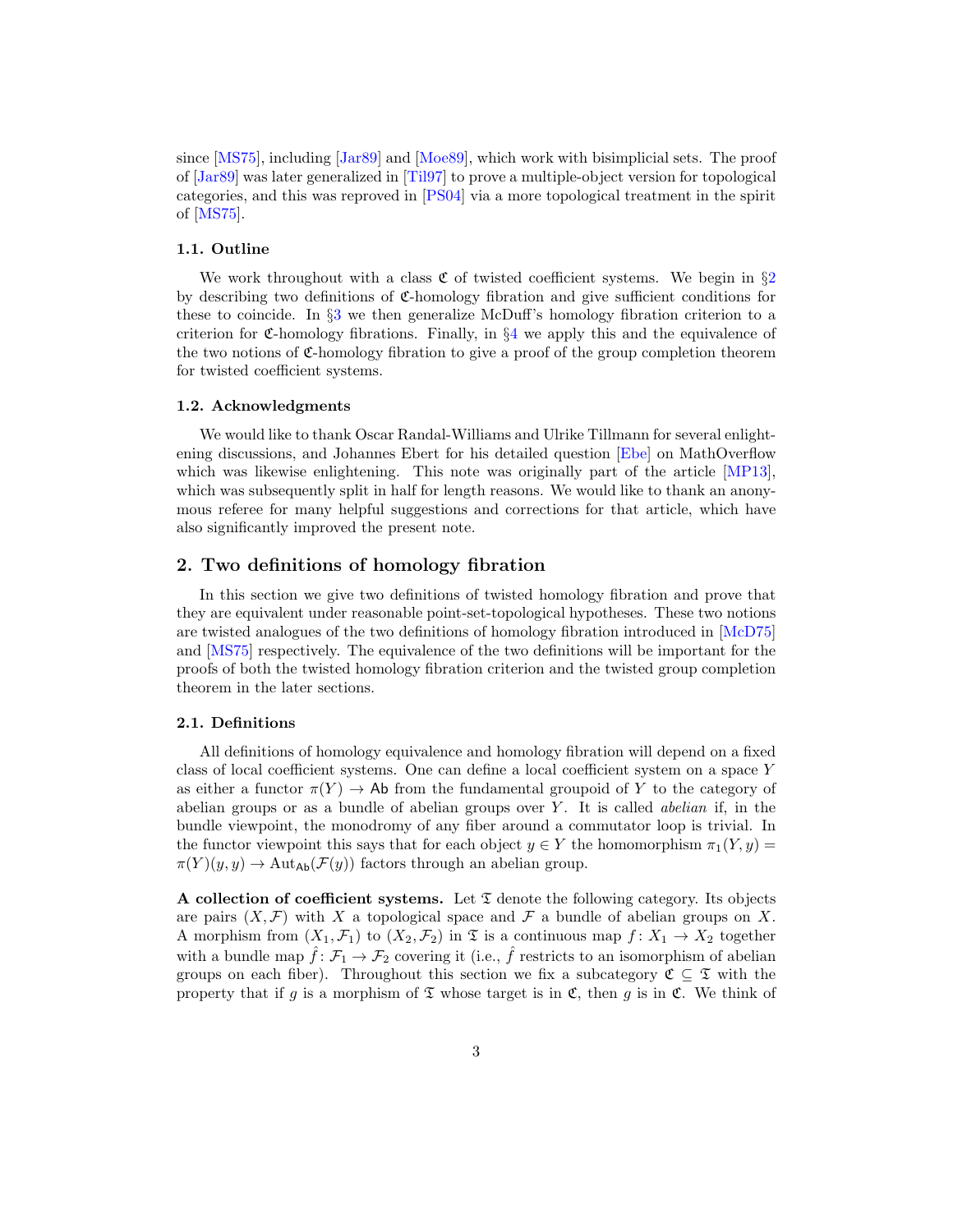C as a collection of allowable local coefficient systems and the previous condition can be rephrased as the requirement that this collection be closed under pullbacks. We will be especially interested in the case where  $\mathfrak C$  is the subcategory  $\mathfrak A$ b consisting of all abelian local coefficient systems. However, taking  $\mathfrak C$  to be all trivial local coefficient systems (the full subcategory on the objects  $(X, \mathcal{F})$  where  $\mathcal{F} \to X$  admits a trivialization) or all local coefficient systems  $(\mathfrak{C} = \mathfrak{T})$  will also be interesting.

<span id="page-3-0"></span>**Definition 2.1.** We call a map  $f: A \to B$  a  $\mathfrak{C}$ -homology equivalence if the induced map  $f_*: H_*(A; f^*\mathcal{F}) \to H_*(B; \mathcal{F})$  is an isomorphism for all local coefficient systems  $\mathcal F$  with  $(B, \mathcal{F}) \in \mathfrak{C}$ . When  $\mathfrak{C}$  is the subcategory of trivial local coefficient systems, we simply call f a homology equivalence. When  $\mathfrak{C} = \mathfrak{T}$  we call f an acyclic map or a twisted homology equivalence and when  $\mathfrak{C} = \mathfrak{A} \mathfrak{b}$  we call f an abelian homology equivalence.

We now give two definitions of the property of being a  $\mathfrak{C}\text{-homology}$  fibration. One variant is called a Serre C-homology fibration since such maps naturally have an associated Serre spectral sequence, and the other variant is called a Leray C-homology fibration since these maps naturally have an associated Leray spectral sequence.

We denote the homotopy fiber of a map  $r: Y \to X$  over a point  $x \in X$  by  $hofib_x(r)$ . More generally, for a subset  $U \subseteq X$ , the symbol  $hofib_{U}(r)$  will denote the homotopy fiber product of  $U$  and  $Y$  over  $X$ . Concretely, this means the pullback of the diagram

$$
P_U X \longrightarrow \begin{array}{c} Y \\ \downarrow r \\ X \end{array}
$$

where  $P_U X = \text{Map}([0, 1], \{0\}; X, U)$  with the compact-open topology and the horizontal map is evaluation at 1. Note that this space is sometimes denoted by  $U \times_X^h Y$ .

**Definition 2.2.** Let Z be a subspace of a space X. A map  $r: Y \to X$  is called a Serre  $\mathfrak{C}$ homology fibration on Z if for all points  $z \in Z$  the natural inclusion  $r^{-1}(z) \to h \circ f i b_z(r|z)$ induces an isomorphism on homology for any local coefficient system in  $\mathfrak C$  pulled back from  $hofib_z(r)$ . That is, if F is a local coefficient system on  $hofib_z(r)$  with  $(hofib_z(r), \mathcal{F}) \in \mathfrak{C}$ and  $i: r^{-1}(z) \to h \circ f i b_z(r|z)$  and  $j: h \circ f i b_z(r|z) \to h \circ f i b_z(r)$  are the natural inclusions, then  $i$  induces an isomorphism:

$$
i_*\colon H_*(r^{-1}(z);i^*j^*\mathcal{F})\to H_*(hofib_z(r|z);j^*\mathcal{F}).
$$

The map  $r: Y \to X$  is called simply a Serre C-homology fibration if it is a Serre Chomology fibration on X.

When  $\mathfrak C$  is the subcategory of trivial, abelian or all local coefficients systems we call these maps Serre homology fibrations, abelian Serre homology fibrations or twisted Serre homology fibrations respectively.

**Definition 2.3.** Let X be a space and let  $Z \subseteq X$  be a locally contractible subspace. A map  $r: Y \to X$  is called a Leray C-homology fibration on Z if there is a basis B for the topology of Z consisting of contractible sets, such that for all  $z \in U \in \mathcal{B}$  and any local coefficient system  $\mathcal F$  on  $hofib_U(r)$  in  $\mathfrak C$ , the inclusion  $i: r^{-1}(z) \to r^{-1}(U)$  induces an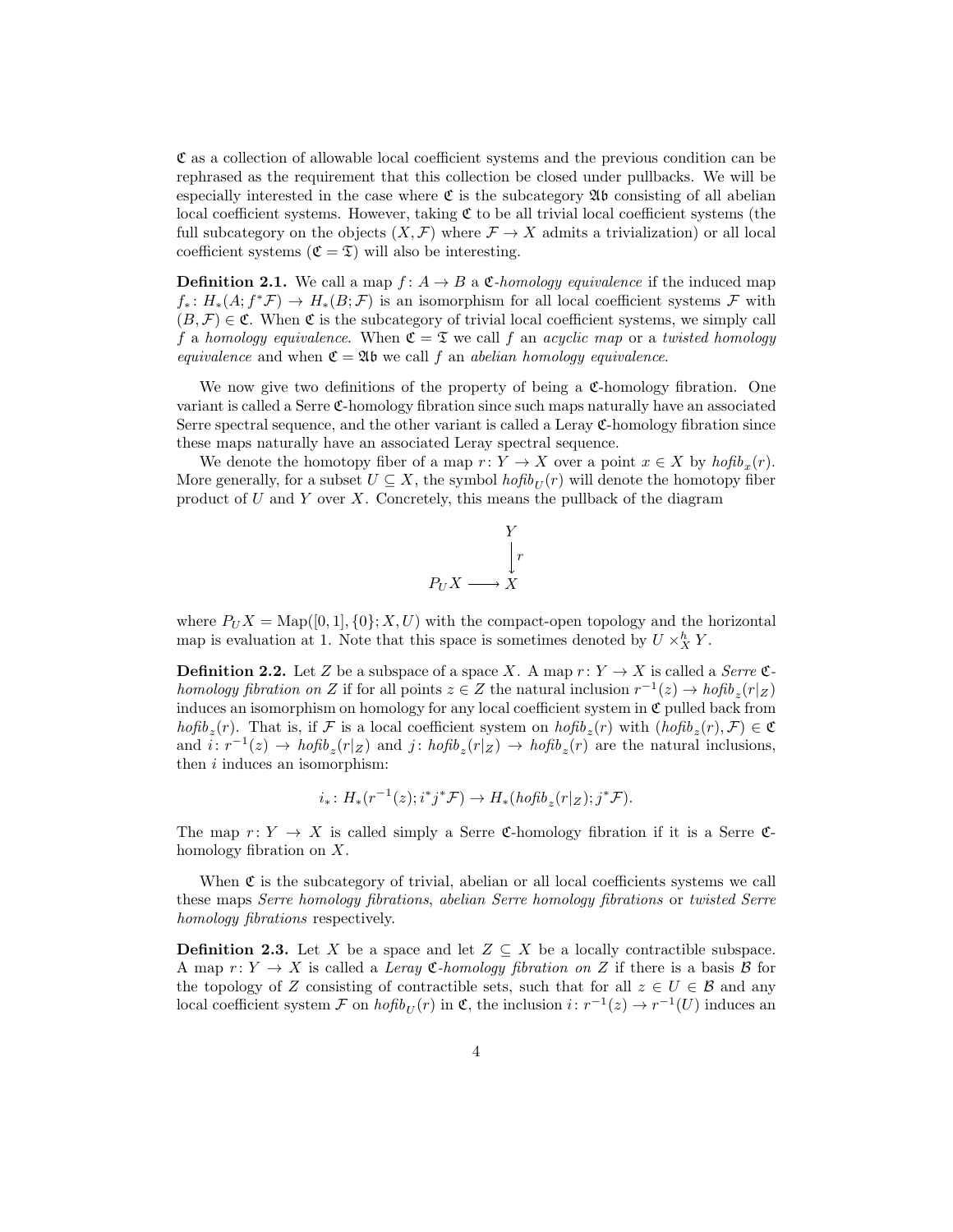<span id="page-4-2"></span>isomorphism on homology with coefficients pulled back from F. That is, if  $j : r^{-1}(U) \to$  $hofib_{U}(r)$  is the natural inclusion, then

$$
i_*\colon H_*(r^{-1}(z);i^*j^*\mathcal{F})\to H_*(r^{-1}(U);j^*\mathcal{F})
$$

is an isomorphism. The map  $r: Y \to X$  is called simply a Leray C-homology fibration if it is a Leray C-homology fibration on  $X$ . We say that such a basis  $\mathcal B$  witnesses that the map  $r$  is a Leray  $\mathfrak{C}$ -homology fibration.

We likewise define the terms Leray homology fibration, abelian Leray homology fibration and twisted Leray homology fibration.

#### 2.2. Equivalence of two definitions of homology fibration

Next we prove that these two definitions of C-homology fibration are equivalent under reasonable point-set-topological hypotheses. Much of this is implicit but not explicit in the work of McDuff and Segal in [\[MS75](#page-19-0)] (Proposition 5, Proposition 6 and Remark 2). The equivalence of these two definitions will be used in Section [3](#page-9-0) to generalize McDuff's homology fibration criterion and in Section [4](#page-11-0) to prove the twisted group completion theorem. To state when the two notions coincide we need the following definition.

<span id="page-4-0"></span>**Definition 2.4.** We say that a map  $r: Y \to X$  is locally stalk-like over  $Z \subseteq X$  if there is a basis B for the topology of Z such that each  $U \in \mathcal{B}$  is contractible and contains a point  $z_U$ such that the inclusion  $r^{-1}(z_U) \hookrightarrow r^{-1}(U)$  is a weak equivalence. More generally, we say that r is locally stalk-like on  $\mathfrak{C}$ -homology if in the above the inclusion  $r^{-1}(z_U) \hookrightarrow r^{-1}(U)$ is an isomorphism on homology for local coefficient systems in  $\mathfrak C$  which are pulled back from  $hofib_U(r)$ .

Note that by definition any Leray  $\mathfrak{C}$ -homology fibration is locally stalk-like on  $\mathfrak{C}$ homology. This is therefore a necessary condition for a Serre C-homology fibration to be a Leray  $\mathfrak{C}$ -homology fibration; by the following, it is also sufficient.

<span id="page-4-1"></span>**Proposition 2.5.** Let  $r: Y \to X$  be a map of spaces which is locally stalk-like on  $\mathfrak{C}$ homology over a subspace  $Z \subseteq X$ . If r is a Serre C-homology fibration on Z, then it is also a Leray C-homology fibration on Z.

*Proof.* Let B be a basis for the topology of Z as in Definition [2.4.](#page-4-0) Let  $z \in U \in \mathcal{B}$  be arbitrary and let  $z_U$  be as above. Consider the following commutative diagram:



Since  $\{z\} \to U$  and  $\{z_U\} \to U$  are homotopy equivalences, so are  $hofib_z(r|_Z) \to hofib_U(r|_Z)$ and  $hofib_{z_U}(r|_Z) \to hofib_U(r|_Z)$ . Fix a local coefficient system  $\mathcal F$  in  $\mathfrak C$  on  $hofib_U(r)$ . Then by assumption,  $r^{-1}(z_U) \to r^{-1}(U)$  is an isomorphism on homology with coefficients pulled back from F. Since r is a Serre C-homology fibration on Z, the maps  $r^{-1}(z) \to h \circ f i b_z(r|z)$ and  $r^{-1}(z_U) \to h \circ f b_{z_U}(r|z)$  also induce isomorphisms on homology with coefficients pulled back from F. Thus the same is true for the map  $r^{-1}(z) \to r^{-1}(U)$  and hence r is a Leray C-homology fibration on Z, witnessed by the basis  $\mathcal{B}$ . □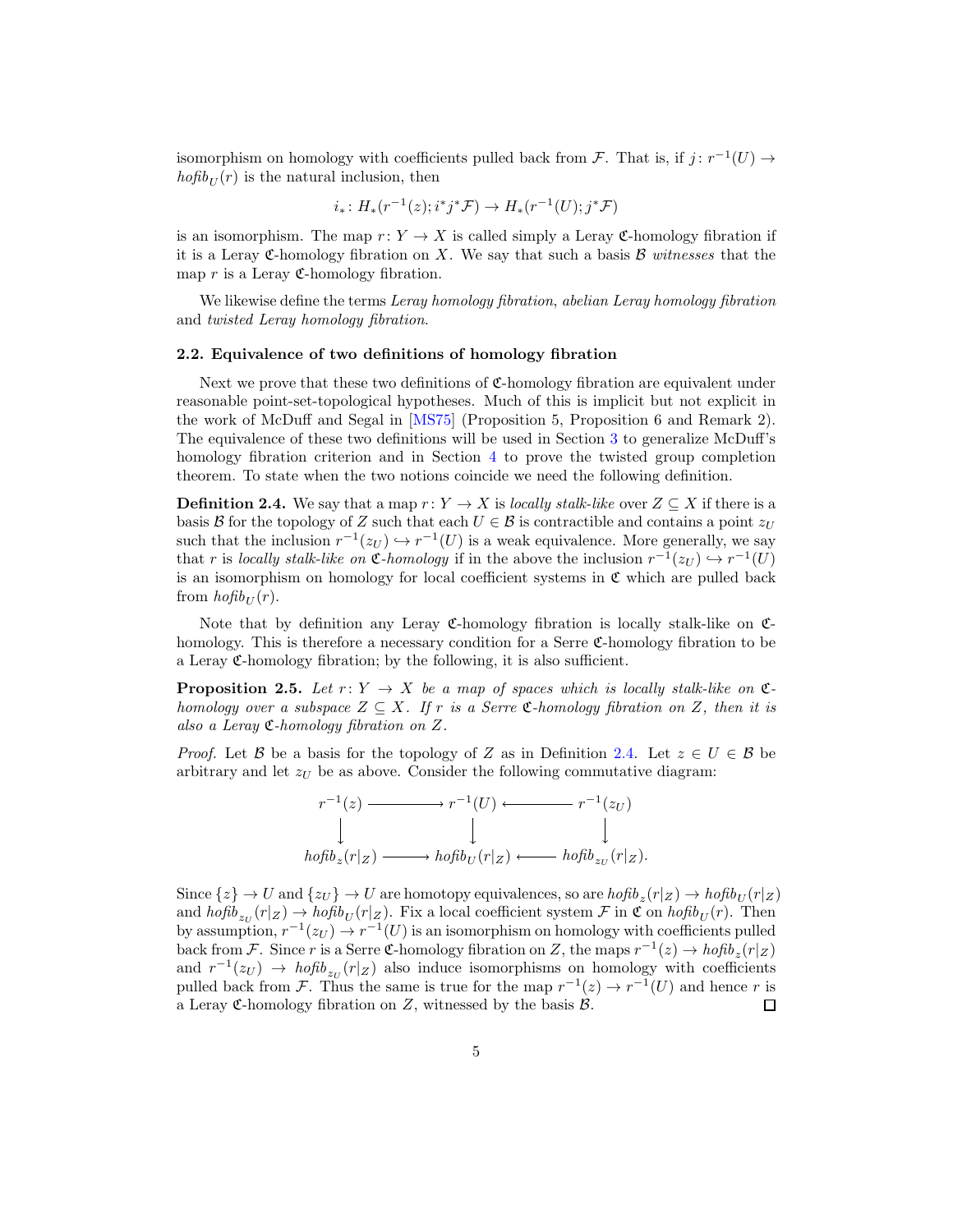<span id="page-5-3"></span>The statement of the converse is simpler – every Leray  $\mathfrak{C}$ -homology fibration over a Hausdorff base space is a Serre  $\mathfrak{C}$ -homology fibration – but the proof is more involved. We first recall the following result of Galatius and Randal-Williams.

<span id="page-5-0"></span>**Proposition 2.6** ([\[GRW14](#page-19-11), Corollary 2.9]). Let C be a Hausdorff space and  $B_{\bullet}$  a semisimplicial set. Let  $A_{\bullet} \subseteq B_{\bullet} \times C$  be a sub-semi-simplicial space which in each simplicial degree is an open subset. For  $c \in C$  define a sub-semi-simplicial set  $A_{\bullet}(c) \subseteq B_{\bullet}$  by the property  $A_{\bullet} \cap (B_{\bullet} \times \{c\}) = A_{\bullet}(c) \times \{c\}$ . If its geometric realization  $||A_{\bullet}(c)||$  is n-connected for each  $c \in C$  then the map  $||A_{\bullet}|| \to C$  is  $(n+1)$ -connected.

We also recall a spectral sequence computing the twisted homology of the geometric realization of a semi-simplicial space.

<span id="page-5-1"></span>**Lemma 2.7.** Let  $A_{\bullet}$  be a semi-simplicial object in  $\mathfrak{T}$  and let  $X_{\bullet}$  be its underlying semisimplicial space. Denote the local coefficient system on  $X_n$  by  $A_n$ . There is an induced local coefficient system on  $||X_{\bullet}||$ , which we denote by A. Then there is a first quadrant, homologically graded spectral sequence

$$
E_{p,q}^1 \cong H_q(X_p; \mathcal{A}_p) \qquad \Rightarrow \qquad H_{p+q}(\|X_{\bullet}\|; \mathcal{A}),
$$

and the edge homomorphism  $H_q(X_0; \mathcal{A}_0) \cong E^1_{0,q} \to E^{\infty}_{0,q} \hookrightarrow H_q(\parallel X_{\bullet} \parallel; \mathcal{A})$  is the map on A-twisted homology induced by the inclusion of the vertices  $X_0 \to \|X_\bullet\|.$ 

Note that if  $X_{\bullet}$  has an augmentation  $X_0 \to X_{-1}$  then any local coefficient system  $\mathcal{A}_{-1}$ on  $X_{-1}$  gives a semi-simplicial object in  $\mathfrak T$  over  $X_{\bullet}$  by pulling back along the compositions of face maps  $X_n \to X_{-1}$ .

*Proof.* There is a local coefficient system on  $\bigsqcup_{i\geqslant 0} (\Delta^i \times X_i)$  pulled back from the coefficient systems  $A_i$  on  $X_i$ . Since the face maps of  $X_{\bullet}$  are covered by bundle maps, this descends to a well-defined local coefficient system A on the geometric realization  $||X_{\bullet}||$ . Note that the pullback of A along the characteristic map  $\Delta^i \times X_i \to ||X_{\bullet}||$  is isomorphic to the pullback of  $A_i$  along the projection  $\Delta^i \times X_i \to X_i$ .

The construction of the spectral sequence with local coefficient systems is essentially the same as the construction with trivial coefficients. Filtering  $||X_{\bullet}||$  by its skeleta gives a first quadrant, homologically graded spectral sequence converging to  $H_*(\|X_{\bullet}\|; \mathcal{A})$  with  $E_{p,q}^1$  isomorphic to  $H_{p+q}(\|X_{\bullet}\|^p, \|X_{\bullet}\|^{p-1}; A)$ , where A also denotes its restriction to skeleta. The edge homomorphism on the  $q$ -axis is the map on homology induced by the inclusion of the zero-space of the filtration, i.e. the vertices  $X_0 = ||X_{\bullet}||^0$ . By excision and the observation at the end of the previous paragraph we have

$$
E_{p,q}^1 \cong H_{p+q}(\|X_{\bullet}\|^p, \|X_{\bullet}\|^{p-1}; \mathcal{A}) \cong H_{p+q}(\Delta^p \times X_p, \partial \Delta^p \times X_p; \mathcal{A}_p)
$$
  

$$
\cong H_q(X_p; \mathcal{A}_p).
$$

Before we prove that Leray  $\mathfrak{C}\text{-homology}$  fibrations are Serre  $\mathfrak{C}\text{-homology}$  fibrations, we prove the following lemma which generalizes Proposition 6 of [\[MS75\]](#page-19-0).

<span id="page-5-2"></span>**Lemma 2.8.** Let  $r: Y \to X$  be a map of Hausdorff spaces with X weakly contractible and let  $\mathcal B$  be a basis for the topology of X consisting of contractible sets. Fix a local coefficient system  $\mathcal{F} \to Y$  and assume that for all  $x \in U \in \mathcal{B}$  the inclusion  $r^{-1}(x) \to r^{-1}(U)$  is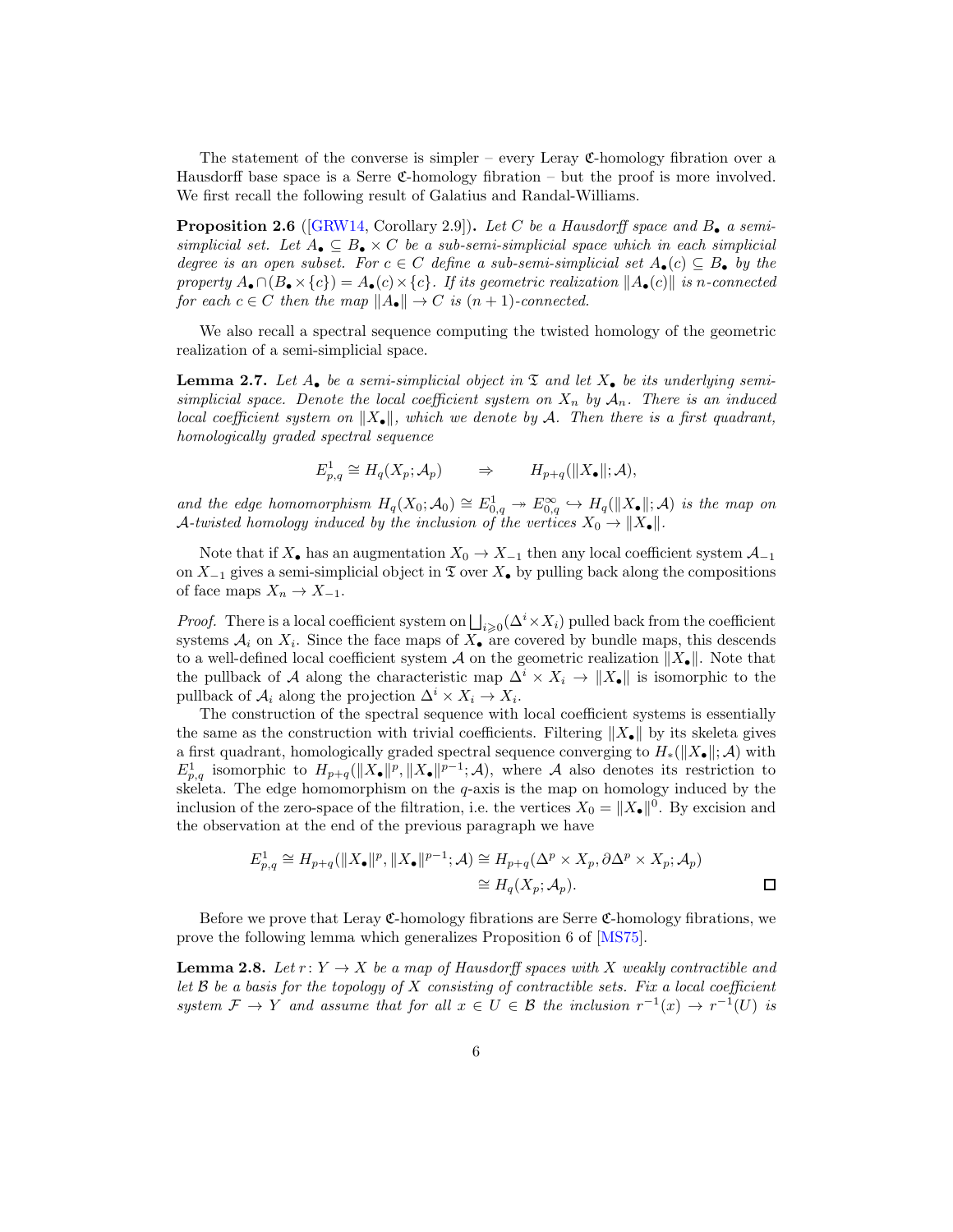a homology equivalence with coefficients pulled back from F. Then for any  $x \in X$  the inclusion  $i: r^{-1}(x) \to Y$  is also a homology equivalence with with coefficients pulled back from F.

Proof. The idea of the proof is to use semi-simplicial spaces to build a Leray-type spectral sequence computing  $H_*(Y; \mathcal{F})$ , whose  $E_2$  page is the homology of the base X with coefficients in the homology of the fibers of  $r$  (with twisted coefficients). Since  $X$  is contractible, we will be able to show that the spectral sequence collapses at the  $E_2$  page and then that  $i_*: H_*(r^{-1}(x); i^*\mathcal{F}) \to H_*(Y;\mathcal{F})$  is an isomorphism.

Some semi-simplicial spaces. Let  $X_{\bullet}$  be the semi-simplicial nerve of the topological poset  $\bigsqcup_{\{U\in\mathcal{B}\}} U$  in which  $(U, y) \leqslant (V, x)$  iff  $y = x$  and  $U \subseteq V$ . Similarly, let  $Y_{\bullet}$  be the semisimplicial nerve of the topological poset  $\bigsqcup_{\{U\in\mathcal{B}\}} r^{-1}(U)$  in which  $(U, y) \leqslant (V, x)$  iff  $y = x$ and  $r^{-1}(U) \subseteq r^{-1}(V)$ . So the spaces of *n*-simplices are:

$$
X_n = \bigsqcup_{\{U_0 \subseteq \dots \subseteq U_n\}} U_0 \qquad \qquad Y_n = \bigsqcup_{\{r^{-1}(U_0) \subseteq \dots \subseteq r^{-1}(U_n)\}} r^{-1}(U_0).
$$

There is an augmentation map  $\xi: X_0 = \bigsqcup_{\{U \in \mathcal{B}\}} U \to X$  given by the sum of the inclusion maps, and similarly an augmentation map  $\phi: Y_0 = \bigsqcup_{\{U \in \mathcal{B}\}} r^{-1}(U) \to Y$ . To show that the augmentation map  $\xi$  is a weak equivalence, we apply Proposition [2.6](#page-5-0) with  $C = X$ ,  $A_{\bullet} = X_{\bullet}$  and  $B_{\bullet}$  the semi-simplicial nerve of the poset B partially ordered by inclusion. For each i, the space  $X_i$  naturally sits as a subspace of  $X \times B_i$  and this subspace is open because the elements of B are open sets. The semi-simplicial set  $X_{\bullet}(x)$ is the nerve of the subposet of  $\beta$  consisting of all basic open sets which contain x. Since B is a basis this is filtered, i.e. a directed set, so  $||X_{\bullet}(x)||$  is contractible. Proposition [2.6](#page-5-0) therefore implies that  $\|\xi\|: \|X_{\bullet}\| \to X$  is a weak equivalence. A similar argument shows that  $\|\phi\|: \|Y_{\bullet}\| \to Y$  is also a weak equivalence.

Spectral sequences. We now use these semi-simplicial spaces to construct spectral sequences. The coefficient system F on  $Y = Y_{-1}$  determines a semi-simplicial object  $\mathcal{F}_\bullet$  in  $\mathfrak T$  over  $Y_{\bullet}$  (c.f. the remark after Lemma [2.7\)](#page-5-1). By Lemma [2.7](#page-5-1) and the fact that  $\|\xi\|$  is a weak equivalence we have a spectral sequence  $E_{**}^*$  with  $E_{p,q}^1 \cong H_q(Y_p; \mathcal{F}_p)$  converging to  $H_*(Y; \mathcal{F}).$ 

We next define for each  $k \geq 0$  a semi-simplicial object  $\mathcal{H}_{k,\bullet}$  in  $\mathfrak T$  whose underlying semi-simplicial space is  $X_{\bullet}$ . We define the total space of  $\mathcal{H}_{k,n}$  to be

$$
\bigsqcup_{U_0 \subseteq \dots \subseteq U_n} U_0 \times H_k(r^{-1}(U_0); j_0^* \mathcal{F}),
$$

where  $j_i: r^{-1}(U_i) \to Y$  is the inclusion map. It is given the structure of a bundle of abelian groups over  $X_n$  by projecting onto the first factor; over each  $U_0$  corresponding to a nested sequence  $U_0 \subseteq \cdots \subseteq U_n$  it is a trivial bundle. For  $i > 0$ , the face map  $d_i \colon X_{n+1} \to X_n$  is just a sum of identity maps  $U_0 \to U_0$ . We likewise define the *i*th face map  $\mathcal{H}_{k,n+1} \to \mathcal{H}_{k,n}$ for  $i > 0$  to be the sum of identity maps  $U_0 \times H_k(r^{-1}(U_0); j_0^* \mathcal{F}) \to U_0 \times H_k(r^{-1}(U_0); j_0^* \mathcal{F}).$ This is clearly a bundle map. The face maps  $d_0: X_{n+1} \to X_n$  are given by sums of inclusions  $\iota: U_0 \hookrightarrow U_1$ . We cover this with the corresponding sum of the maps

$$
\iota \times \tilde{\iota}_* \colon U_0 \times H_k(r^{-1}(U_0); j_0^* \mathcal{F}) \longrightarrow U_1 \times H_k(r^{-1}(U_1); j_1^* \mathcal{F}),
$$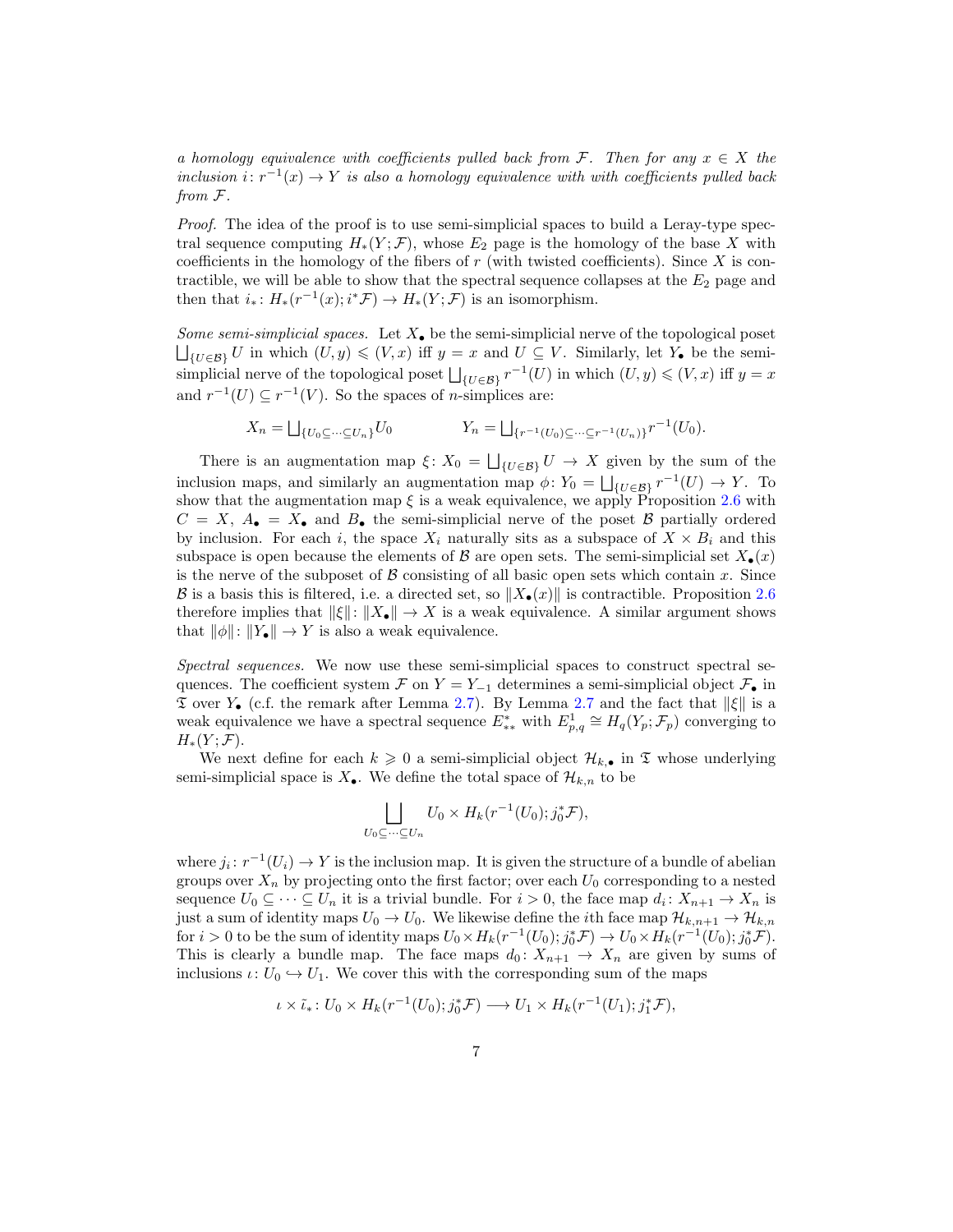where  $\tilde{\iota}$  is the inclusion  $r^{-1}(U_0) \hookrightarrow r^{-1}(U_1)$ . To see that  $\iota \times \tilde{\iota}_*$  is a bundle map we need to check that  $\tilde{\iota}_*$ :  $H_k(r^{-1}(U_0); j_0^* \mathcal{F}) \to H_k(r^{-1}(U_1); j_1^* \mathcal{F})$  is an isomorphism. To see this, choose a point  $u \in U_0$  and consider the commutative diagram



<span id="page-7-1"></span>in which each space is given coefficients pulled back from  $\mathcal{F} \to Y$ . By hypothesis, the leftmost two inclusions are isomorphisms on homology with these coefficients, and therefore so is  $\tilde{\iota}$ .<sup>[1](#page-7-0)</sup> This shows that the map  $\iota \times \tilde{\iota}_*$  is a bundle map and hence is a morphism in the category T. Checking that the semi-simplicial identities are satisfied is straightforward. We therefore have a semi-simplicial object  $\mathcal{H}_{k,\bullet}$  in  $\mathfrak T$  over  $X_{\bullet}$ . Denote the induced local coefficient system on  $||X_{\bullet}||$  by  $\mathcal{H}_k$ . Then by Lemma [2.7](#page-5-1) there is a spectral sequence  $(k)E_{**}^*$ with  $_{(k)}E_{p,q}^1 \cong H_q(X_p; \mathcal{H}_{k,p})$  converging to  $H_*(\|X_{\bullet}\|; \mathcal{H}_k)$ .

Comparing the spectral sequences. Note that

$$
\mu_{p,q} \cong \bigoplus H_q(U_0; H_k(r^{-1}(U_0); j_0^* \mathcal{F})) = \begin{cases} \bigoplus H_k(r^{-1}(U_0); j_0^* \mathcal{F}) & q = 0\\ 0 & q > 0 \end{cases}
$$

and

$$
E_{p,q}^1 \cong \bigoplus H_q(r^{-1}(U_0); j_0^* \mathcal{F}),
$$

where the sum is always over nested subsets  $U_0 \subseteq \cdots \subseteq U_p$  in  $\mathcal{B}$ . The differentials also agree, so the chain complex  $_{(q)}E^1_{*,0}$  is isomorphic to the chain complex  $E^1_{*,q}$ . But  $_{(q)}E^*_{**}$ collapses after its second page since each  $U_0$  is contractible and so

$$
E_{p,q}^2 \cong \underset{(q)}{=} E_{p,0}^2
$$
  
\n
$$
\cong \text{degree-}p \text{ part of the limit of } \underset{(q)}{=} E_{**}^*
$$
  
\n
$$
= H_p(\|X_{\bullet}\|; \mathcal{H}_q).
$$

But  $||X_{\bullet}|| \simeq_{\text{w}} X$  is weakly contractible, so  $E_{p,q}^2 = 0$  for  $p > 0$  and  $E_{0,q}^2 \cong H_q(r^{-1}(U); j^* \mathcal{F})$ for any  $U \in \mathcal{B}$  with  $j: r^{-1}(U) \to Y$  the inclusion. Hence  $E^*_{**}$  also collapses after its second page, and

$$
H_q(r^{-1}(U); j^* \mathcal{F}) \cong E_{0,q}^2 \cong E_{0,q}^{\infty} \cong H_q(Y; \mathcal{F}).
$$
\n(2.1)

Moreover (c.f. the identification of the edge homomorphisms in Lemma [2.7\)](#page-5-1) this isomorphism is the map on homology with coefficients in  $\mathcal F$  induced by j.

Now pick  $x \in X$ ; we would like  $i: r^{-1}(x) \hookrightarrow Y$  to induce isomorphisms on homology with coefficients in F. Choose  $U \in \mathcal{B}$  containing x, so i factors as the inclusions  $r^{-1}(x) \hookrightarrow$  $r^{-1}(U) \hookrightarrow Y$ . These each induce isomorphisms on homology with coefficients in F, the first by hypothesis and the second by the paragraph above. П

<span id="page-7-0"></span><sup>&</sup>lt;sup>[1](#page-7-1)</sup> Note that it would *not* suffice to know that each  $U \in \mathcal{B}$  contains some  $z_U$  so that  $r^{-1}(z_U) \to r^{-1}(U)$ is an isomorphism on homology with coefficients pulled back from  $F$  (c.f. Definition [2.4\)](#page-4-0), since there is no reason why  $z_{U_1}$  should be contained in  $U_0$ .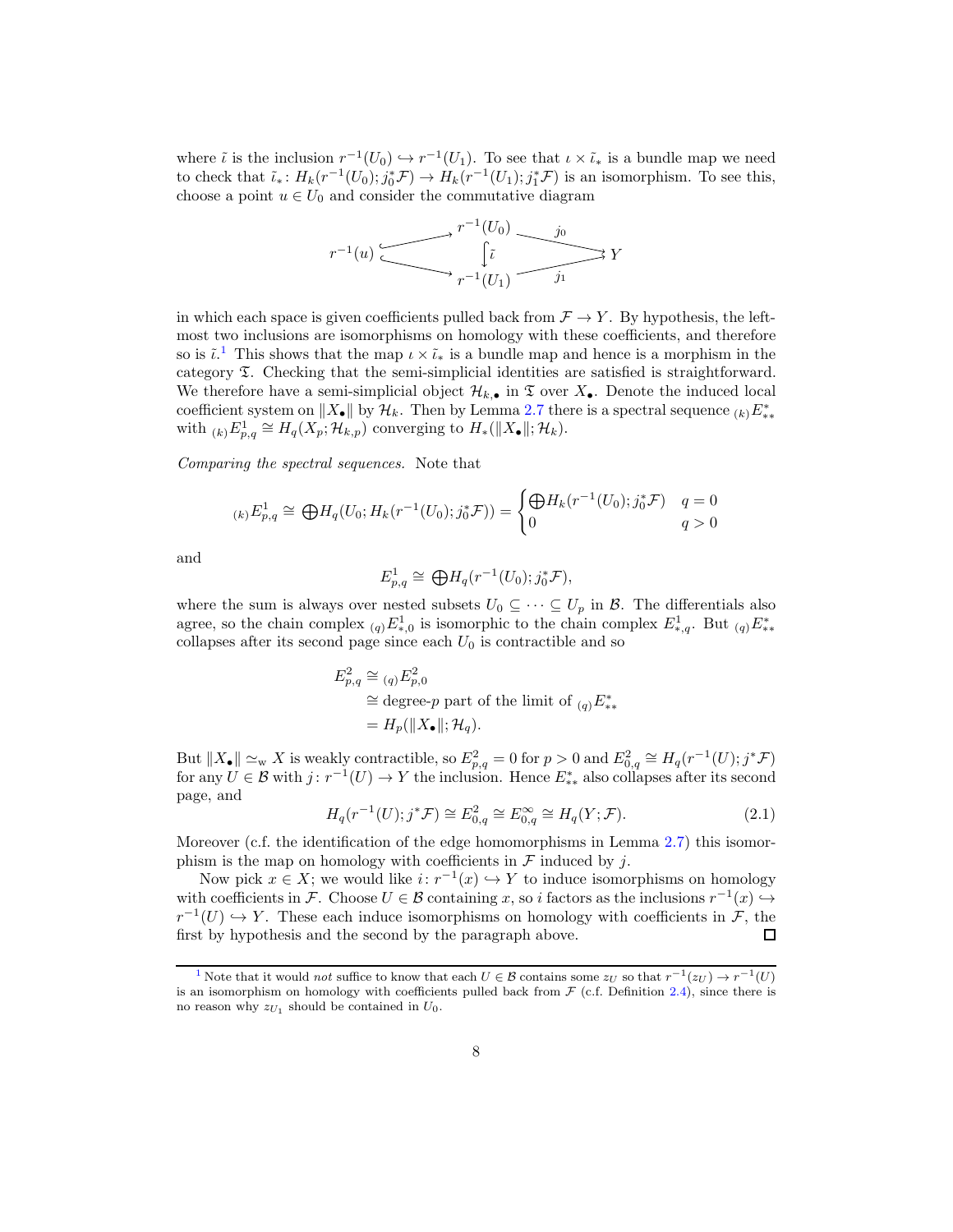<span id="page-8-4"></span><span id="page-8-3"></span>**Proposition 2.9.** Let  $r: Y \rightarrow X$  be a map of topological spaces and let  $Z \subseteq X$  be a Hausdorff subspace such that  $r^{-1}(Z)$  is also Hausdorff. If r is a Leray  $\mathfrak{C}\text{-}homology$ fibration on  $Z$ , then it is also a Serre  $\mathfrak{C}\text{-}homology$  fibration on  $Z$ .

*Proof.* Let B be a basis for the topology of Z witnessing that r is a Leray C-homology fibration on Z. Fix a point  $z_0 \in Z$  and a local coefficient system  $\mathcal{F} \to \text{hofib}_{z_0}(r)$  in  $\mathfrak{C}$ . We need to show that the maps

$$
r^{-1}(z_0) \xrightarrow{i} \operatorname{hofib}_{z_0}(r|_Z) \xrightarrow{j} \operatorname{hofib}_{z_0}(r)
$$

induce an isomorphism  $H_*(r^{-1}(z_0); i^*j^*\mathcal{F}) \to H_*(hofib_{z_0}(r|_Z); j^*\mathcal{F})$  — in other words that i is a  $\mathcal{F}\text{-homology isomorphism.}$  As in Proposition 5 of [\[MS75](#page-19-0)], our goal is to reduce this to the case where the base space is contractible so we can use Lemma [2.8.](#page-5-2)

Let PZ be the pathspace Map([0, 1], {0};  $Z$ ,  $z_0$ ) and let  $p: PZ \rightarrow Z$  be the projection given by evaluating at 1. Let  $\alpha_0 \in PZ$  be the constant path at  $z_0$ . We have a pullback square:

$$
F = hofib_{z_0}(r|z) \xrightarrow{g} PZ
$$
  
\n
$$
q \downarrow \qquad \qquad p
$$
  
\n
$$
r^{-1}(Z) \xrightarrow{r|z} Z.
$$
\n(2.2)

<span id="page-8-2"></span>Also we can canonically identify  $g^{-1}(\alpha_0) = r^{-1}(z_0)$ , and under this identification the inclusion  $g^{-1}(\alpha_0) \hookrightarrow F$  is the map  $i: r^{-1}(z_0) \rightarrow hofib_{z_0}(r|z)$ .

Define an open covering W of PZ as follows. A sequence  $c = (U_1, V_1, \ldots, U_n, V_n)$  of elements of  $\beta$  is called a *chain* if we have:

<span id="page-8-1"></span>
$$
U_1 \supseteq V_1 \subseteq U_2 \supseteq \cdots \subseteq U_n \supseteq V_n.
$$

Given such a chain in B and a sequence of numbers  $t = (t_0, \ldots, t_n)$  satisfying  $0 = t_0$  $t_1 < \cdots < t_n = 1$  we define  $W_{c,t} \subseteq PZ$  to be the subset of paths  $\alpha$  with  $\alpha(t_i) \in V_i$  and  $\alpha([t_{i-1}, t_i]) \subseteq U_i$  for  $i = 1, \ldots, n$ . The covering W of PZ is defined to be the collection of all such sets  $W_{c,t}$ .

We claim that W is a basis for PZ witnessing that g is a Leray C-homology fibration. First, note that W forms a basis for the (compact-open) topology of  $PZ$ <sup>[2](#page-8-0)</sup>. Second, the subsets  $W_{c,t}$  are contractible since the product of evaluation maps  $e: W_{c,t} \to V_1 \times \cdots \times V_n$ is a Hurewicz fibration with contractible base and fibers. In more detail, let  $h: V_1 \times \cdots \times$  $V_n \times [0,1] \to V_1 \times \cdots \times V_n$  be a homotopy from the identity to the constant map at the point  $\vec{v}$ . The composition  $h \circ (e \times id_{[0,1]})$  can be lifted up the Hurewicz fibration e to a homotopy  $\tilde{h}$  from the identity on  $W_{c,t}$  to a map which factors as  $W_{c,t} \to e^{-1}(\vec{v}) \hookrightarrow W_{c,t}$ . Inserting a contraction for the fiber  $e^{-1}(\vec{v})$  into the middle of this composition gives a further homotopy to a constant map.

<span id="page-8-0"></span><sup>&</sup>lt;sup>[2](#page-8-1)</sup>It is easy to see that W is a basis for a topology; one then needs to show that for any path  $\gamma \in PZ$ taking a compact subset  $K \subseteq [0,1]$  to  $B \in \mathcal{B}$ , there is a set of the form  $W_{c,t}$  containing  $\gamma$  such that  $\gamma'(K) \subseteq B$  for all  $\gamma' \in W_{c,t}$ . This can be done using the fact that for any open neighborhood U of K, there is a finite union of closed intervals  $K'$  such that  $K \subseteq K' \subseteq U$ .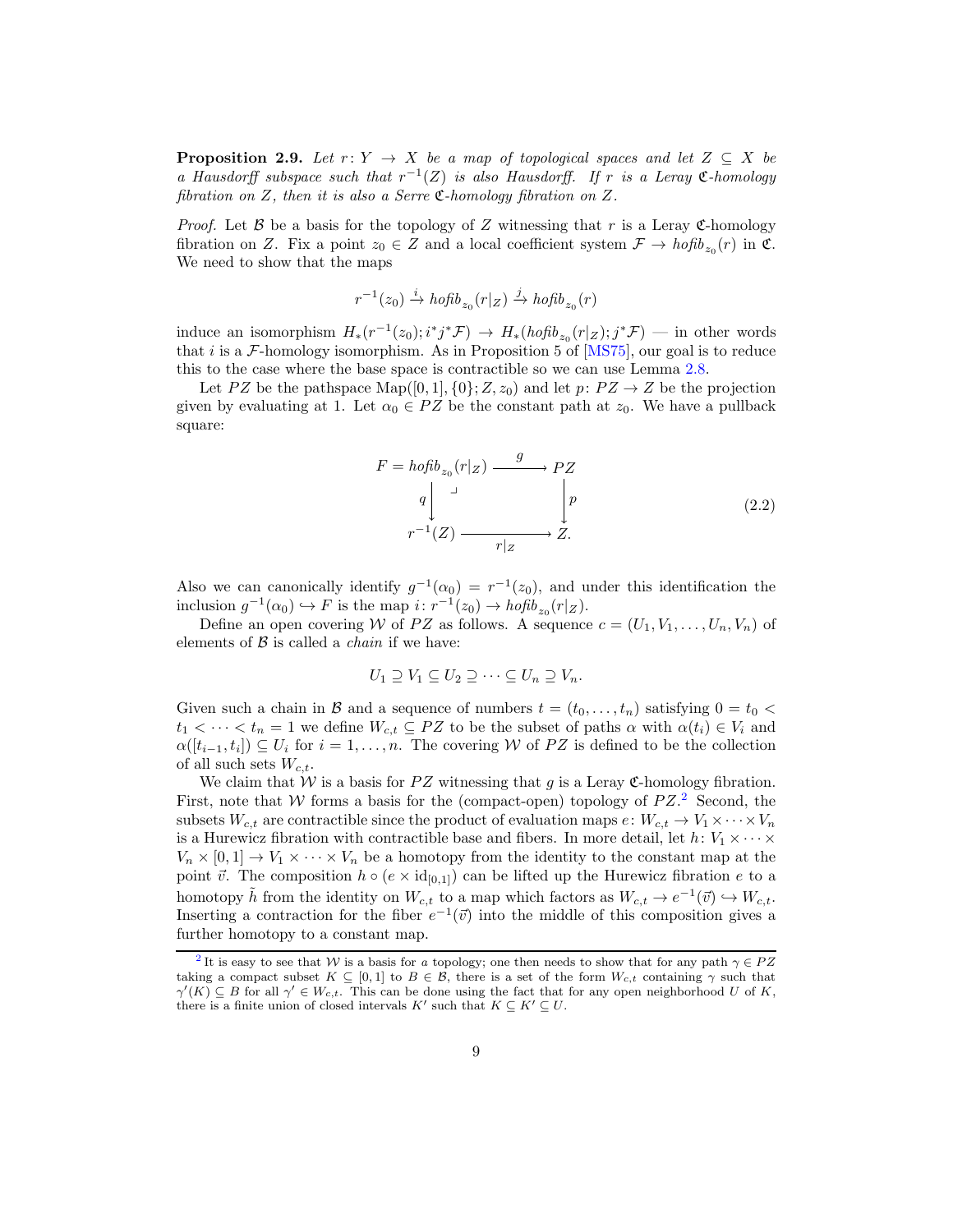<span id="page-9-2"></span>Now let  $\gamma \in W \in \mathcal{W}$  and choose a local coefficient system  $\mathcal{G} \to \text{hofib}_W(g)$  in  $\mathfrak{C}$ . We need to show that  $g^{-1}(\gamma) \hookrightarrow g^{-1}(W)$  is an isomorphism on homology with  $\mathcal{G}\text{-coefficients}$ . Consider the diagram

$$
g^{-1}(\gamma) \longleftrightarrow g^{-1}(W) \longrightarrow h \circ f \circ h \circ g
$$
  
\n
$$
\parallel \qquad \qquad \downarrow \qquad \qquad \downarrow
$$
  
\n
$$
r^{-1}(\gamma(1)) \longleftrightarrow r^{-1}(V_n) \longrightarrow h \circ f \circ h \circ f \circ h \circ g
$$
  
\n
$$
(2.3)
$$

<span id="page-9-1"></span>where  $V_n \in \mathcal{B}$  is the last open set in the chain c determining  $W = W_{c,t}$  and the vertical maps are induced by the maps  $p$  and  $q$  in  $(2.2)$ . The first thing to check is that both vertical maps are homotopy equivalences. Note that  $p|_W \colon W \to V_n$  is a homotopy equivalence (since it is a map between contractible spaces) and a Hurewicz fibration, so its pullback along any map is again a homotopy equivalence. The middle vertical map in  $(2.3)$  is its pullback along  $r|_{V_n}: r^{-1}(V_n) \to V_n$ .

For a space X and subspace A write  $P_A X$  for the pathspace  $\text{Map}([0,1], \{0\}; X, A)$ , so for example  $PZ = P_{\{z_0\}}Z$ . Pulling back [\(2.2\)](#page-8-2) along the maps  $P_W P Z \rightarrow P Z$  and  $P_{V_n} Z \to Z$  (given by evaluation at 1) gives another pullback square

$$
hofib_{W}(g) \xrightarrow{\qquad} P_{W}PZ
$$
  
\n
$$
\downarrow \qquad \qquad \downarrow
$$
  
\n
$$
hofib_{V_{n}}(r|_{Z}) \xrightarrow{\qquad} P_{V_{n}}Z.
$$
  
\n(2.4)

The right-hand vertical map is a homotopy equivalence (since it is a map between contractible spaces) and a Hurewicz fibration, and therefore so is the left-hand vertical map, which is the right-hand vertical map of  $(2.3)$ .

Since  $hofib_W(g) \to hofib_{V_n}(r|_Z)$  is a homotopy equivalence, there is a local coefficient system  $\mathcal{G}'$  on  $hofib_{V_n}(r|z)$  which pulls back to  $\mathcal G$  on  $hofib_W(g)$ . Moreover we may take  $\mathcal{G}'$ to be the pullback of G along a homotopy inverse, so  $\mathcal{G}'$  is again in  $\mathfrak{C}$ . Since  $V_n$  is part of a basis witnessing that r is a Leray  $\mathfrak{C}$ -homology fibration,  $r^{-1}(\gamma(1)) \hookrightarrow r^{-1}(V_n)$  is a  $\mathcal{G}'$ -homology isomorphism. Hence  $g^{-1}(\gamma) \to g^{-1}(W)$  is also a  $\mathcal{G}'$ -homology isomorphism, i.e. a  $G$ -homology isomorphism, as required. This completes the verification that  $g$  is a Leray  $\mathfrak{C}$ -homology fibration witnessed by the basis  $\mathcal{W}$ .

Since Z and  $r^{-1}(Z)$  were assumed to be Hausdorff, so are the spaces F and PZ. Hence the map  $q: F \to PZ$ , together with the basis W for PZ and the local coefficient system  $j^* \mathcal{F}$  on  $F$ , satisfies the conditions of Lemma [2.8.](#page-5-2) This tells us that the inclusion  $g^{-1}(\alpha_0) \hookrightarrow F$  is an isomorphism on homology with coefficients pulled back from  $j^*\mathcal{F}$ . But earlier we identified this inclusion with the map  $i: r^{-1}(z_0) \to h \circ f b_{z_0}(r|z)$ . Hence i is an F-homology isomorphism, as required.  $\Box$ 

## <span id="page-9-0"></span>3. A twisted homology fibration criterion

In this section we generalize Proposition 5.1 of [\[McD75](#page-19-1)] to give a criterion for a map  $r: Y \rightarrow X$  to be a Serre C-homology fibration (and hence by Proposition [2.5](#page-4-1) also a Leray C-homology fibration if it is locally stalk-like on C-homology). The criterion is the following theorem.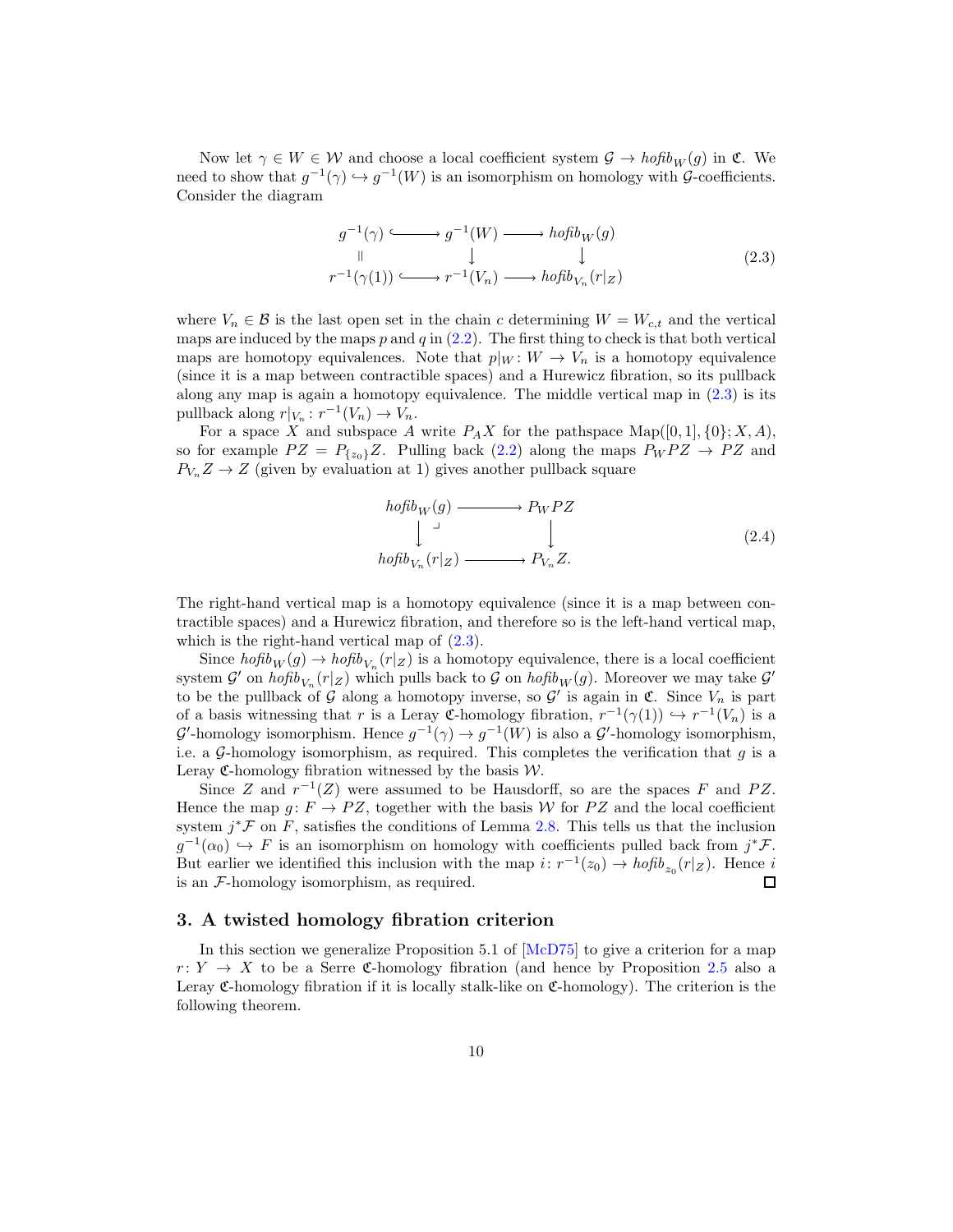<span id="page-10-0"></span>**Theorem 3.1.** Let X be a topological space with closed filtration  $\{X_n\}_{n\in\mathbb{N}}$ , meaning that the  $X_n$  are closed subsets of X satisfying  $X_{n-1} \subseteq X_n$ ,  $X = \bigcup_{n \in \mathbb{N}} X_n$  and each compact subset of X is contained in some  $X_n$ . Let  $r: Y \to X$  be a map and assume that each  $X_n$ and  $r^{-1}(X_n)$  is Hausdorff. Then r is a Serre  $\mathfrak{C}$ -homology fibration if the following three conditions are satisfied:

- (i) For each n there is  $X_{n-1} \subseteq U_n \subseteq X_n$ , with  $U_n$  open in  $X_n$ , such that r is locally stalk-like on  $\mathfrak{C}$ -homology over  $U_n$ .
- (ii) The map r is a Leray  $\mathfrak{C}\text{-}homology$  fibration on each difference  $X_n \setminus X_{n-1}$  and a Serre  $\mathfrak{C}\text{-}homology$  fibration on  $X_0$ .
- (iii) There are homotopies  $h_t: U_n \to U_n$  and  $H_t: r^{-1}(U_n) \to r^{-1}(U_n)$  satisfying:
	- (a)  $h_0 = id, h_t(X_{n-1}) \subseteq X_{n-1}, h_1(U_n) \subseteq X_{n-1};$
	- (b)  $H_0 = id$ ,  $r \circ H_t = h_t \circ r$ ;
	- (c) for all  $x \in U_n$ ,  $H_1: r^{-1}(x) \to r^{-1}(h_1(x))$  induces an isomorphism on homology with coefficients in  $\mathfrak{C}$  coming from  $hofib_{h_1(x)}(r)$ .

Remark 3.2. These are the minimum necessary hypotheses to prove the theorem. A slightly stronger version of (i) is to assume that r is locally stalk-like over each  $X_n$ . The property of being locally stalk-like passes to open subspaces, so this implies (i) and also means via Propositions [2.5](#page-4-1) and [2.9](#page-8-3) that in (ii) we need not distinguish between Leray and Serre C-homology fibrations.

In practice one normally checks conditions (i) and (ii) of Theorem [3.1](#page-10-0) by showing that r is locally stalk-like over each  $X_n$  and a fibration over each  $X_n \setminus X_{n-1}$ .

*Proof.* We will prove by induction that r is a Serre C-homology fibration on  $X_n$  for all n. This will prove the theorem by the following argument. For any  $x \in X$  the map  $r^{-1}(x) \rightarrow h \circ f b_x(r)$  factors as

$$
r^{-1}(x) \longrightarrow colim_nhofib_x(r|_{X_n}) \stackrel{\iota}{\to} hofib_x(r)
$$

and we know that the first map is an isomorphism on  $\mathfrak{C}$ -homology by what we will prove below and the fact that homology with twisted coefficients commutes with colimits. It will therefore suffice to prove that  $\iota$  is a weak equivalence.

Note that  $\iota$  is clearly a continuous injection, and since each compact subset of X is contained in some  $X_n$  it is also a surjection. Another consequence of the fact that each compact subset of X is contained in some  $X_n$  is that each continuous map  $K \to$  $hofib_x(r)$  from a compact space K factors through the map  $hofib_x(r|x_n) \to hofib_x(r)$  for some *n*. This means that, although  $\iota^{-1}$  may be discontinuous, the composition  $\iota^{-1} \circ f$ for any continuous map  $f: K \to hofib_x(r)$  from a compact space K is continuous. So  $\iota$  induces a bijection between the set of continuous maps from a compact space into  $\text{colim}_{n} \text{hofib}_{x}(r | X_{n})$  and the set of continuous maps from a compact space into  $\text{hofib}_{x}(r)$ . Hence  $\iota$  is a weak equivalence.

It remains to prove that r is a Serre C-homology fibration on  $X_n$  for all n. For the base case  $n = 0$  this is assumed by (ii). So let  $n \geq 0$  and assume by induction that r is a Serre C-homology fibration on  $X_n$ ; we will show that it is a Serre C-homology fibration on  $X_{n+1}$ . To do this, we will first prove that it is a Serre C-homology fibration on  $U_{n+1}$ . Fix  $x \in U_{n+1}$  and consider the following commutative diagram: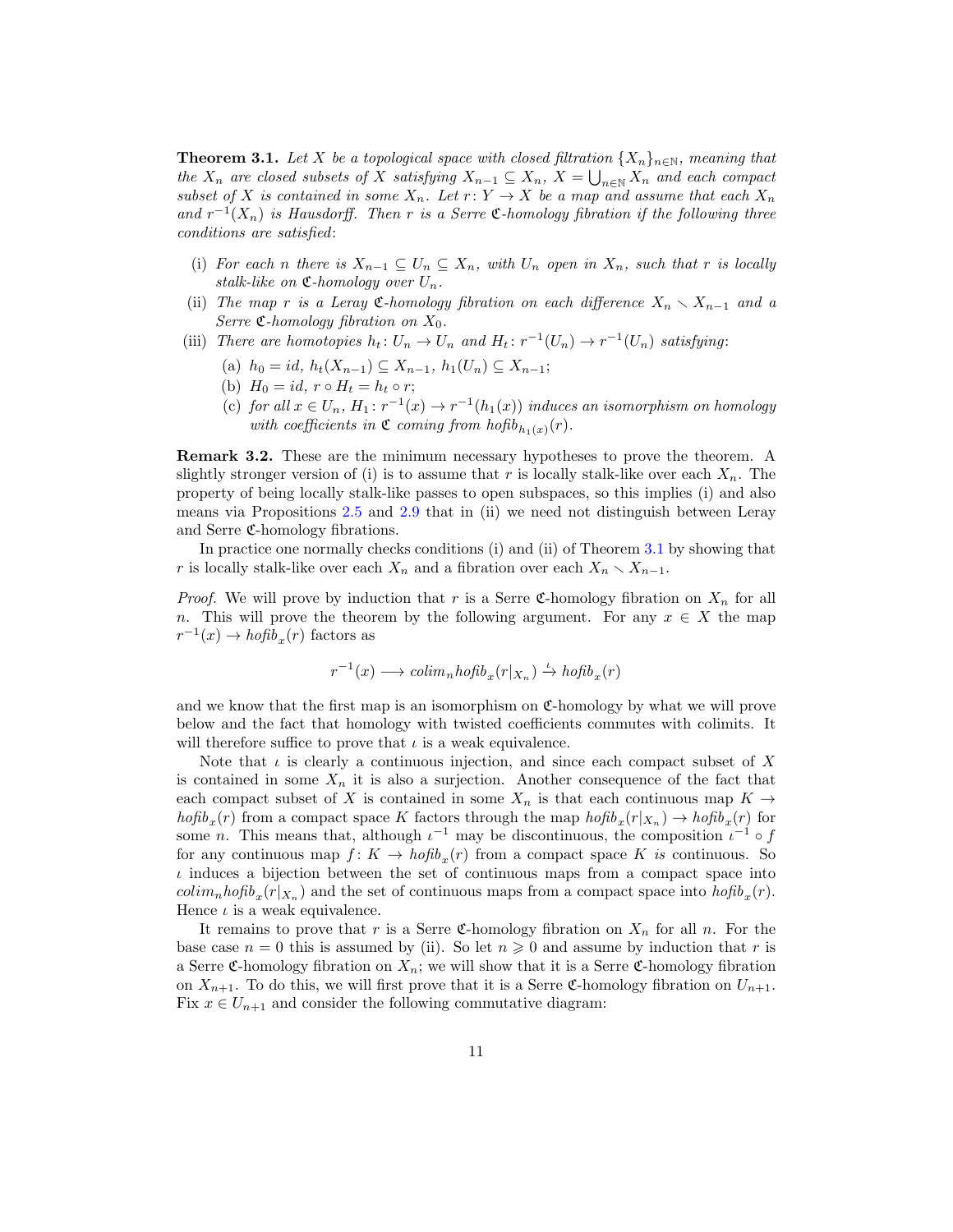<span id="page-11-2"></span>
$$
r^{-1}(x) \longrightarrow hofib_x(r|_{U_{n+1}}) \longrightarrow hofib_x(r)
$$
  
\n
$$
H_1 \downarrow \qquad \qquad | H'_1 \downarrow \qquad \qquad | \simeq
$$
  
\n
$$
r^{-1}(h_1(x)) \longrightarrow hofib_{h_1(x)}(r|x_n) \longrightarrow hofib_{h_1(x)}(r).
$$

Here  $H'_1$ :  $hofib_x(r|_{U_{n+1}}) \rightarrow hofib_{h_1(x)}(r|_{X_n})$  is the map induced on homotopy fibers by the maps  $h_1$  and  $H_1$ . Note that conditions (iii)(a) and (iii)(b) imply that  $H'_1$  is a homotopy equivalence. Now fix a local coefficient system  $\mathcal{F} \to \text{hofib}_x(r)$  in  $\mathfrak{C}$ ; this pulls back from a local coefficient system  $\mathcal{F}' \to \text{hofib}_{h_1(x)}(r)$  since the right-hand vertical map above is a homotopy equivalence. We may take  $\mathcal{F}'$  to be the pullback of  $\mathcal F$  along a homotopy inverse, so  $\mathcal{F}'$  is again in  $\mathfrak{C}$ . The map  $H_1$  induces an isomorphism on homology with coefficients pulled back from  $\mathcal{F}'$  by condition (iii)(c). The inclusion  $r^{-1}(h_1(x)) \to h \circ f b_{h_1(x)}(r | x_n)$ induces an isomorphism on homology with coefficients pulled back from  $\mathcal{F}'$  since r is a Serre C-homology fibration on  $X_n$  by our inductive hypothesis. Thus the inclusion  $r^{-1}(x) \to h \circ f b_x(r|_{U_{n+1}})$  induces an isomorphism on homology with coefficients pulled back from  $\mathcal{F}$ , and so r is a Serre C-homology fibration on  $U_{n+1}$ .

By (i) and Proposition [2.5,](#page-4-1) r is a Leray C-homology fibration on  $U_{n+1}$ . We have also assumed in (ii) that r is a Leray C-homology fibration on  $X_{n+1} \setminus X_n$ . It is clear that if a subspace Z is the union of two open (in Z) subsets  $V_1$  and  $V_2$  then r is a Leray **C-homology fibration on Z if it is on V<sub>1</sub>** and on V<sub>2</sub>. Since  $X_{n+1} = (X_{n+1} \setminus X_n) \cup U_{n+1}$ and r is a Leray C-homology fibration on  $X_{n+1} \setminus X_n$  and  $U_{n+1}$ , the map r is also a Leray C-homology fibration on  $X_{n+1}$ . Hence by Proposition [2.9](#page-8-3) it is a Serre C-homology fibration on  $X_{n+1}$ , finishing the inductive step. П

Remark 3.3. McDuff's homology fibration criterion in [\[McD75](#page-19-1)] has some additional assumptions about spaces having nice local properties and having the homotopy type of CW complexes. These assumptions stem from her use of Čech cohomology and the need to equate Čech and singular cohomology. Since we use semi-simplicial spaces instead of sheaves to construct the spectral sequences used in proving Lemma [2.8](#page-5-2) (which feeds into the proof of Theorem [3.1\)](#page-10-0), these assumptions turn out not to be needed. This is similar to the fact that the paracompactness assumptions of Propositions 5 and 6 in [\[MS75](#page-19-0)], which are used to prove their group-completion theorem, are unnecessary, as pointed out in  $[Seg79, pp. 56–57]$  and  $[McD80, pp. 109–110]$ .

## <span id="page-11-0"></span>4. The twisted group-completion theorem

In this section we prove the twisted (or  $\mathfrak{C}$ -) version of McDuff-Segal's group-completion theorem [\[MS75](#page-19-0), Proposition 2]. We do not claim any originality here as the proofs closely follow the ideas of [\[MS75](#page-19-0)]. We also discuss results of Randal-Williams [\[RW13\]](#page-20-3) regarding applying the group-completion theorem to homotopy-commutative monoids.

**Geometric realizations.** The geometric realization  $||Y_{\bullet}||$  of a semi-simplicial space Y<sub>•</sub> can be defined inductively as follows: first  $||Y_{\bullet}||^{0} = Y_{0}$ , then  $||Y_{\bullet}||^{n}$  is the pushout of the diagram

<span id="page-11-1"></span>
$$
||Y_{\bullet}||^{n-1} \leftarrow \partial \Delta^n \times Y_n \to \Delta^n \times Y_n \tag{4.1}
$$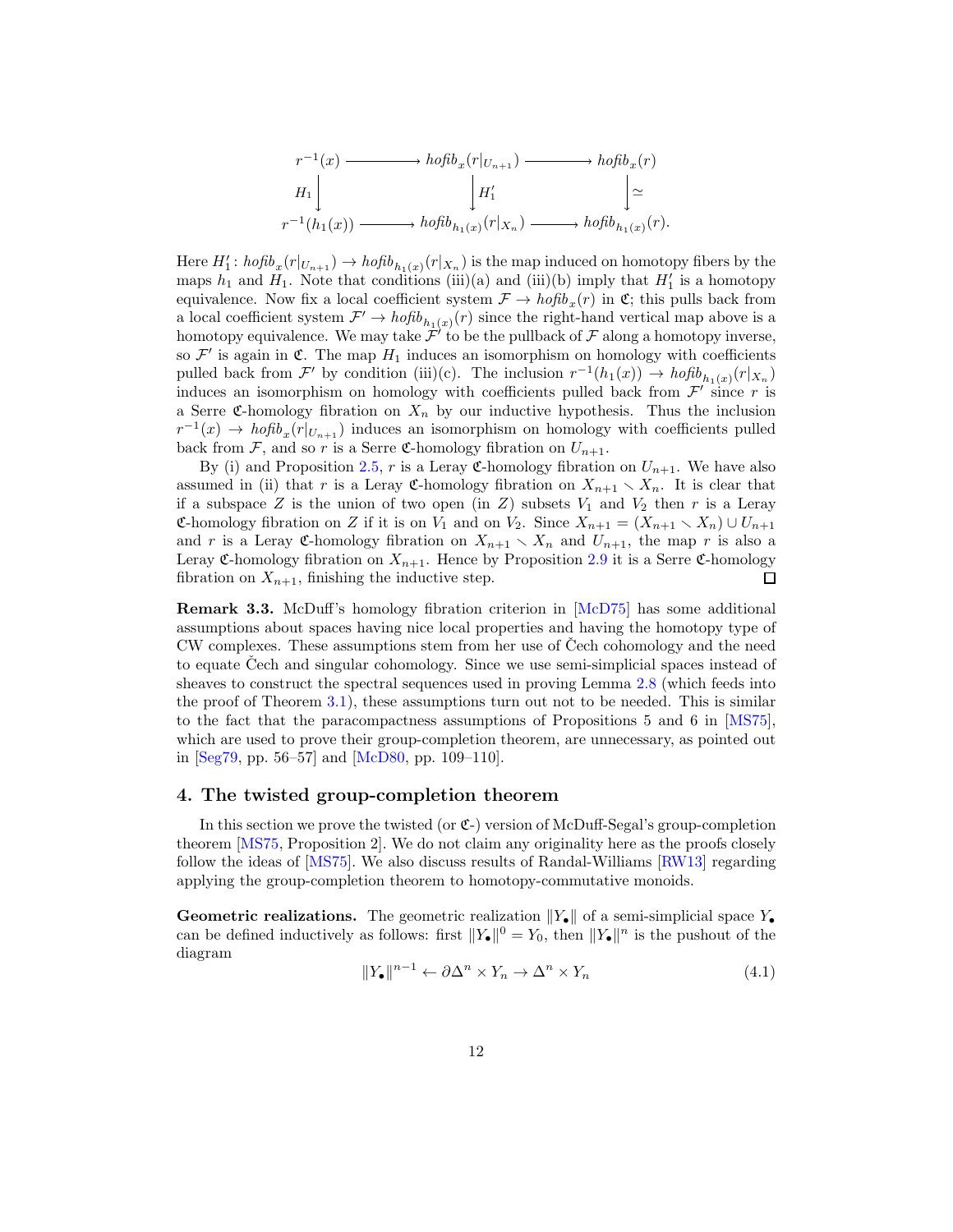<span id="page-12-2"></span>for each  $n \geq 1$  and then  $||Y_{\bullet}||$  is the colimit of  $||Y_{\bullet}||^n$  as  $n \to \infty$ . The left-hand map in  $(4.1)$  is determined by the face maps of  $Y_{\bullet}$ . The right-hand map in  $(4.1)$  is a cofibration, so  $||Y_{\bullet}||^n$  is a model for the homotopy pushout of  $(4.1)$ . In fact,  $||Y_{\bullet}||^n$  is homeomorphic to the double mapping cylinder of [\(4.1\)](#page-11-1). The inclusions  $||Y_{\bullet}||^n \hookrightarrow ||Y_{\bullet}||^{n+1}$  are NDR-pairs, hence cofibrations, so  $||Y_{\bullet}||$  is a model for the homotopy colimit of  $||Y_{\bullet}||^n$  as  $n \to \infty$ .

The C-group-completion theorem. Let  $M$  be a topological monoid acting on a space X. Associated to this there is a map p:  $EM \times_M X \rightarrow BM$  from the Borel construction to the classifying space of the monoid. Explicitly we take the following point-set model for this map. Let  $E_n = M^n \times X$  and  $B_n = M^n$  with  $p_n : E_n \to B_n$  the projection onto the first factor. This is a map of semi-simplicial spaces, where  $E_{\bullet}$  and  $B_{\bullet}$  are given the usual face maps from the bar construction. We then take  $p: EM \times_M X \to BM$  to be the geometric realization of this semi-simplicial map.

<span id="page-12-0"></span>**Theorem 4.1.** Let M be a Hausdorff, locally contractible monoid acting on a Hausdorff space X. Suppose that for all  $m \in M$  the action map  $m \cdot -X \to X$  is a  $\mathfrak{C}\text{-}homology$ equivalence. Then  $p$  is a Serre  $\mathfrak{C}\text{-}homology$  fibration.

Compared to Proposition 2 of [\[MS75](#page-19-0)], the hypothesis and conclusion have both been strengthened to all local coefficient systems in a fixed collection  $\mathfrak C$  which is closed under pullbacks. In particular, when  $\mathfrak C$  is the collection of all trivial coefficient systems this is precisely Proposition 2 of [\[MS75\]](#page-19-0).

Homotopy-commutative monoids. We now discuss an application of the groupcompletion theorem to the homology of topological monoids. Let  $M$  be a topological monoid with  $\pi_0(M) = \mathbb{N}$ . (One could work in more generality, but we restrict to this case for ease of notation and because it is the only case that will be necessary in [\[MP\]](#page-19-2).) Denote its components by  $M_k$  and choose an element  $m \in M_1$ . We then form  $M_\infty$  as the mapping telescope of the sequence  $M \to M \to M \to \cdots$  where each map is right-multiplication by m. There is then an induced left-action of M on  $M_{\infty}$ .

If we now assume that M is homotopy-commutative, then for each  $m' \in M$  this action  $m' \cdot -: M_{\infty} \to M_{\infty}$  is a trivial homology equivalence (i.e. with trivial Z coefficients). To see this: say  $m' \in M_k$ . Then the the map we are interested in is the map induced on  $M_{\infty}$ by the vertical maps in the diagram



<span id="page-12-1"></span>in which the triangles commute up to homotopy. This splitting into triangles induces a factorization on homology which implies that the induced map on the mapping telescope  $M_{\infty}$  is a homology equivalence.

Note that  $EM \times_M M_\infty = ||M^{\bullet} \times M_\infty||$  is the homotopy colimit of infinitely many copies of  $||M^{\bullet} \times M||$ . The latter space is a model for EM, so it is weakly contractible,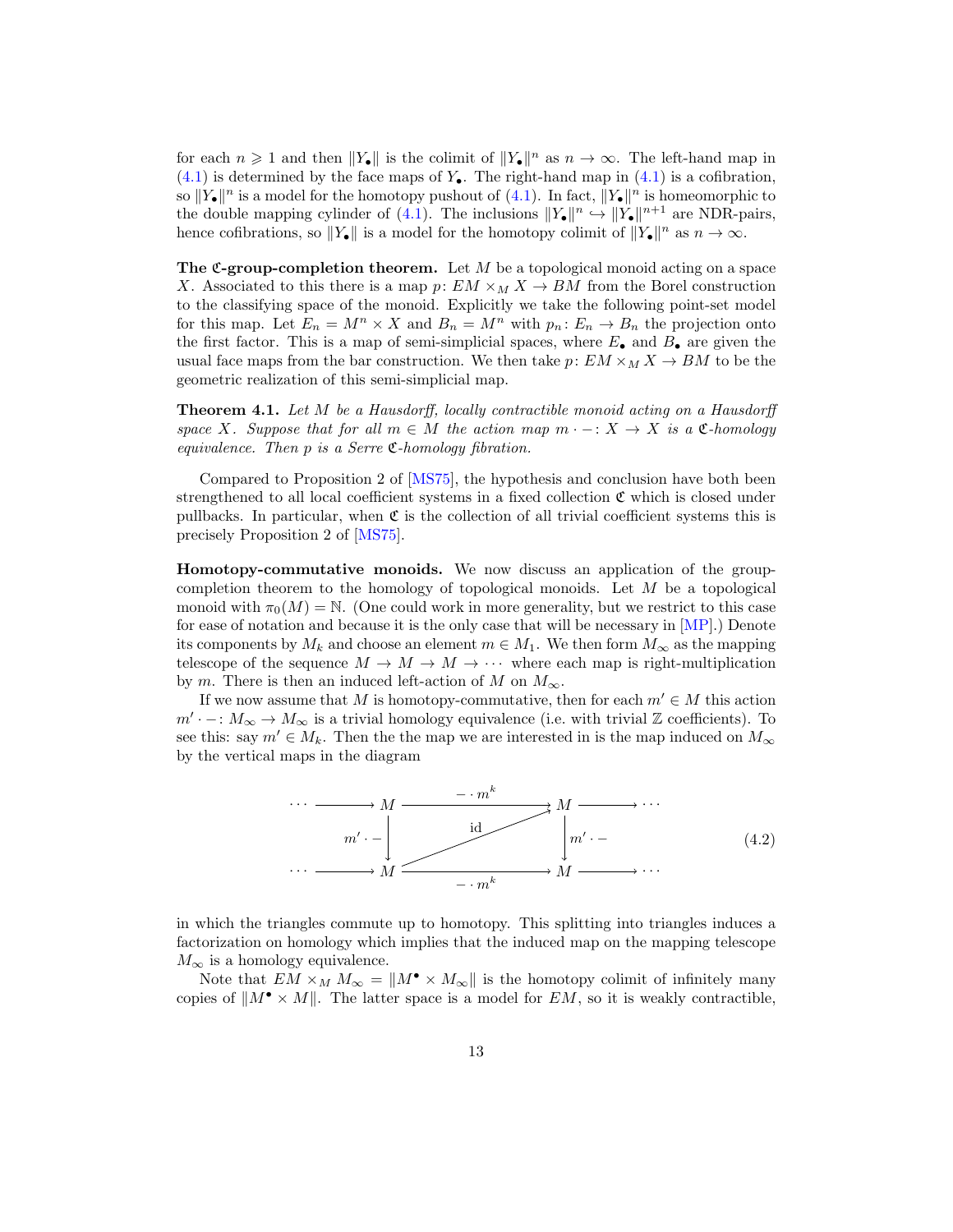<span id="page-13-5"></span>and therefore so is  $EM \times_M M_\infty$ . Hence the homotopy fiber of the map p over any point is weakly equivalent to  $\Omega BM$ . Applying the group-completion theorem [\[MS75,](#page-19-0) Proposition 2] we therefore obtain a homology equivalence

<span id="page-13-2"></span><span id="page-13-1"></span>
$$
M_{\infty} \cong \text{fib}(p) \longrightarrow \text{hofib}(p) \simeq_{\text{w}} \Omega BM \tag{4.3}
$$

(this is essentially Proposition 1 of [\[MS75](#page-19-0)]). We would like to know that this map is in fact a *twisted* homology equivalence, in other words an acyclic map.

Similarly to the discussion above one can show that, for homotopy-commutative monoids M, the maps  $m' \cdot - : M_{\infty} \to M_{\infty}$  are surjective on homology with coefficients in any local coefficient system on  $M_{\infty}$ . But the argument fails for injectivity,<sup>[3](#page-13-0)</sup> and indeed it is in general not true that homotopy-commutative monoids  $M$  act on their mapping telescopes  $M_{\infty}$  by acyclic maps; see Remark 2.6 of [\[RW13](#page-20-3)] for an example. However, it has been proved in [\[RW13,](#page-20-3) §2.4] that the maps  $m' \cdot - : M_{\infty} \to M_{\infty}$  are nevertheless injective on homology with coefficients in any *abelian* local coefficient system on  $M_{\infty}$ . Hence we may apply the C-group-completion theorem (Theorem [4.1\)](#page-12-0), with  $\mathfrak C$  the subcategory  $\mathfrak A$ b of abelian local coefficient systems, to obtain:

## <span id="page-13-3"></span>**Corollary 4.2.** For a homotopy-commutative monoid M the map  $(4.3)$  is acyclic.

*Proof.* First, let  $|S_{\bullet}(M)|$  be the thin geometric realization of the singular simplicial set of M. The functor  $S_{\bullet}$  preserves all limits (since it is a right adjoint), and thin geometric realization preserves finite limits, so  $|S_{\bullet}(-)|$  preserves finite products and therefore  $|S_{\bullet}(M)|$  is again a homotopy-commutative monoid, which is now additionally Hausdorff and locally contractible. There is a natural map  $|S_{\bullet}(M)| \to M$  which is a weak equiva-lence, so acyclicity of the map [\(4.3\)](#page-13-1) for M replaced by  $|S_{\bullet}(M)|$  will imply acyclicity of the map  $(4.3)$  itself. So we may assume that M is Hausdorff and locally contractible.

By the discussion above the action of M on  $M_{\infty}$  satisfies the hypothesis of Theorem [4.1](#page-12-0) for  $\mathfrak{C} = \mathfrak{Ab}$ , so p is an abelian Serre homology fibration. Hence (taking fibers and homotopy fibers over any point in  $BM$ ) the map  $(4.3)$  is an abelian homology equivalence. But all local coefficient systems on  $\Omega BM$  are abelian, so it is a twisted homology equivalence, i.e. an acyclic map. □

By the classification of acyclic maps out of a given space (see for example [\[AM04,](#page-18-5) Theorem IX.2.3]) this means that  $\Omega BM$  is weakly equivalent to the Quillen plus-construction of  $M_{\infty}$  with respect to some perfect normal subgroup of  $\pi_1(M_{\infty})$ . Since  $\Omega BM$  has abelian  $\pi_1$ , this subgroup must be the commutator  $[\pi_1(M_\infty), \pi_1(M_\infty)]$ , so in particular we deduce that this commutator is perfect (this fact is proved directly in Proposition 3.1 of [\[RW13\]](#page-20-3)). We also deduce that  $M^{\dagger}_{\infty}$  (where  $(-)^{+}$  denotes plus-construction with respect to the maximal perfect subgroup) is a simple space:

## <span id="page-13-4"></span>**Corollary 4.3.** For a homotopy-commutative monoid M the space  $M_{\infty}^{+}$  is simple.

<span id="page-13-0"></span> $3$  To apply the argument, one needs to produce a factorization into triangles as in  $(4.2)$ , but for spaces equipped with local coefficient systems, thought of as bundles of abelian groups. For the bottom-right triangle (corrsponding to surjectivity) this can be done since given homotopic maps  $f, g: X \Rightarrow Y$  and a bundle F over Y, one can factor the pullback along f as a bundle map covering  $\mathrm{id}_X$  followed by the pullback along g. However, one cannot in general factor it as the pullback along g followed by a bundle map covering  $\mathrm{id}_Y$  – this is the problem one needs to solve in the top-left triangle, corresponding to injectivity.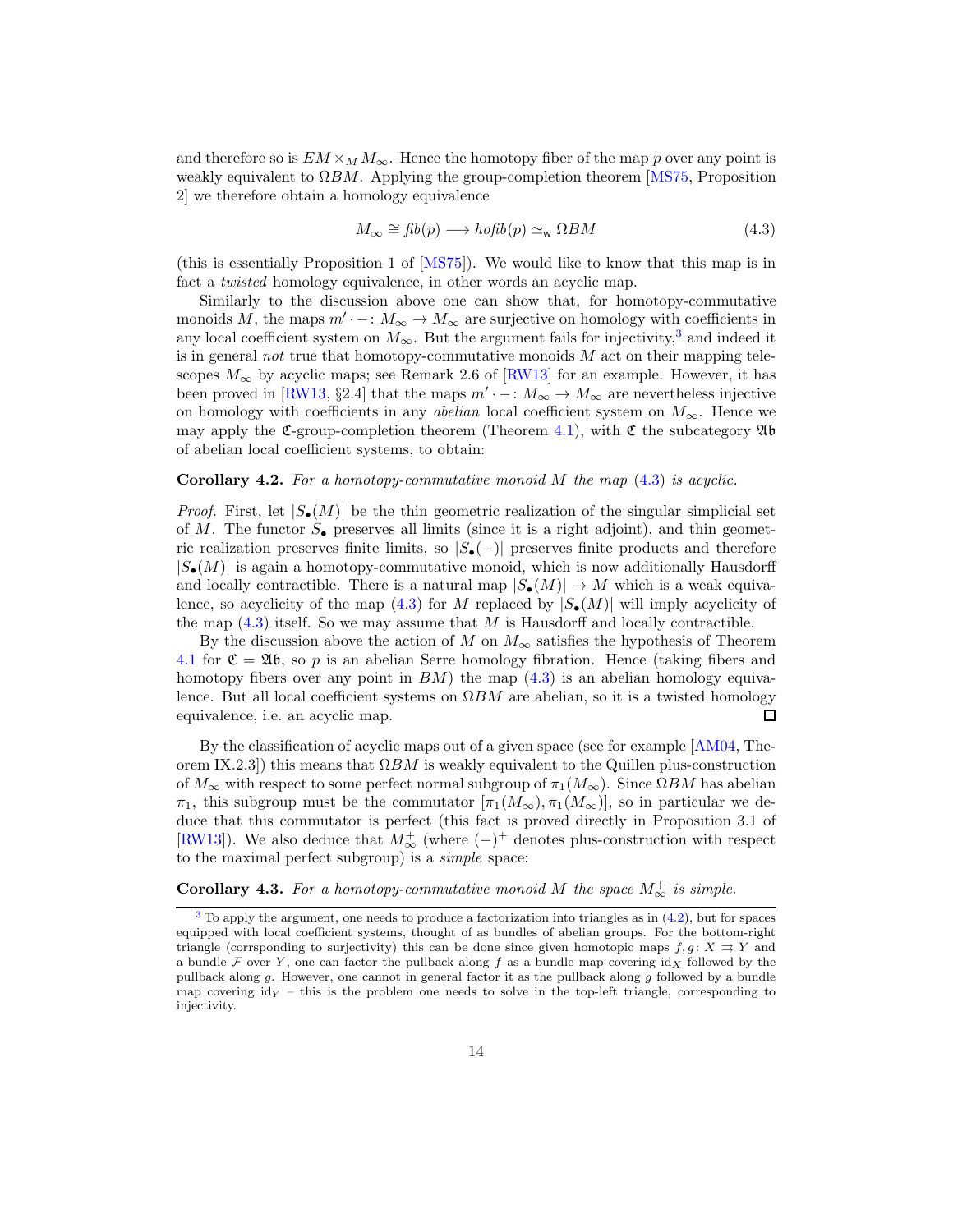It now remains to prove Theorem [4.1.](#page-12-0) It will follow easily from the more general fact:

<span id="page-14-0"></span>**Proposition 4.4.** Let  $p_{\bullet}$ :  $E_{\bullet} \to B_{\bullet}$  be a map of semi-simplicial spaces which are levelwise Hausdorff, i.e. each  $E_n$  and  $B_n$  is Hausdorff. Suppose that each level  $p_n: E_n \to B_n$  is a Leray  $\mathfrak{C}\text{-}homology$  fibration and for each face map  $d_i: B_n \to B_{n-1}$  and element  $b \in B_n$ , the map

<span id="page-14-2"></span>
$$
d_j|_{p_n^{-1}(b)}: p_n^{-1}(b) \longrightarrow p_{n-1}^{-1}(d_j(b))
$$
\n(4.4)

is a C-homology equivalence. Then the induced map  $\|\mathbf{p}_\bullet\| : \|E_\bullet\| \to \|B_\bullet\|$  of geometric realizations is a Serre C-homology fibration.

In applying Theorem [4.1](#page-12-0) to obtain Corollaries [4.2](#page-13-3) and [4.3](#page-13-4) we were interested in the fact that p:  $EM \times_M X \rightarrow BM$  is an abelian *Serre* homology fibration. However the proof of the next lemma, which is needed to prove Proposition [4.4,](#page-14-0) depends on the Leray version of this notion; this is one of the reasons why we are led to consider both kinds of abelian homology fibrations.

<span id="page-14-1"></span>Lemma 4.5. Suppose that we have a diagram:



in which  $p_i$  is a Leray  $\mathfrak{C}\text{-}homology$  fibration for  $i = 0, 1, 2$ , and for all  $b \in B_0$  the restriction  $p_0^{-1}(b) \to p_i^{-1}(f_i(b))$  of  $g_i$  is a  $\mathfrak{C}$ -homology equivalence for  $i = 1, 2$ .

Then the map  $p: E \to B$  induced by taking double mapping cylinders levelwise – in other words  $E = E_1 \cup_{g_1} (E_0 \times [0,1]) \cup_{g_2} E_2$  etc. – is also a Leray  $\mathfrak{C}\text{-}homology$  fibration.

We will prove this lemma first, then use it to deduce Proposition [4.4,](#page-14-0) and then finally show that this implies the "C-group-completion theorem" (Theorem [4.1\)](#page-12-0) as a special case.

If all the spaces involved are Hausdorff, one can deduce Lemma  $4.5$  from the  $\mathfrak{C}$ -homology fibration criterion (Theorem [3.1\)](#page-10-0); see Remark [4.6](#page-16-0) below. However, we believe it is illuminating to give a direct proof too. Since this does not use the C-homology fibration criterion, it does not depend on the equivalence between Serre and Leray Chomology fibrations from  $\S 2.1$ .

*Proof of Lemma [4.5.](#page-14-1)* Let  $U_i$  be a basis for  $B_i$ . Then the following is a basis U for the double mapping cylinder  $B = B_1 \cup_{f_1} (B_0 \times [0,1]) \cup_{f_2} B_2$ :

(a) 
$$
V \cup_{f_1} (\bigcup_{\alpha} U_{\alpha} \times [0, \varepsilon_{\alpha}) )
$$
  
\n(b)  $U \times (\beta, \gamma)$   
\n(c)  $(\bigcup_{\alpha} U_{\alpha} \times (1 - \varepsilon_{\alpha}, 1]) \cup_{f_2} V$   
\n $V \in \mathcal{U}_0$  and  $0 < \beta < \gamma < 1$   
\n $V \in \mathcal{U}_0$  and  $0 < \beta < \gamma < 1$   
\n $V \in \mathcal{U}_2, \varepsilon_{\alpha} > 0$  and  $U_{\alpha} \in \mathcal{U}_0 : \bigcup_{\alpha} U_{\alpha} = f_1^{-1}(V)$ .

Pictorially: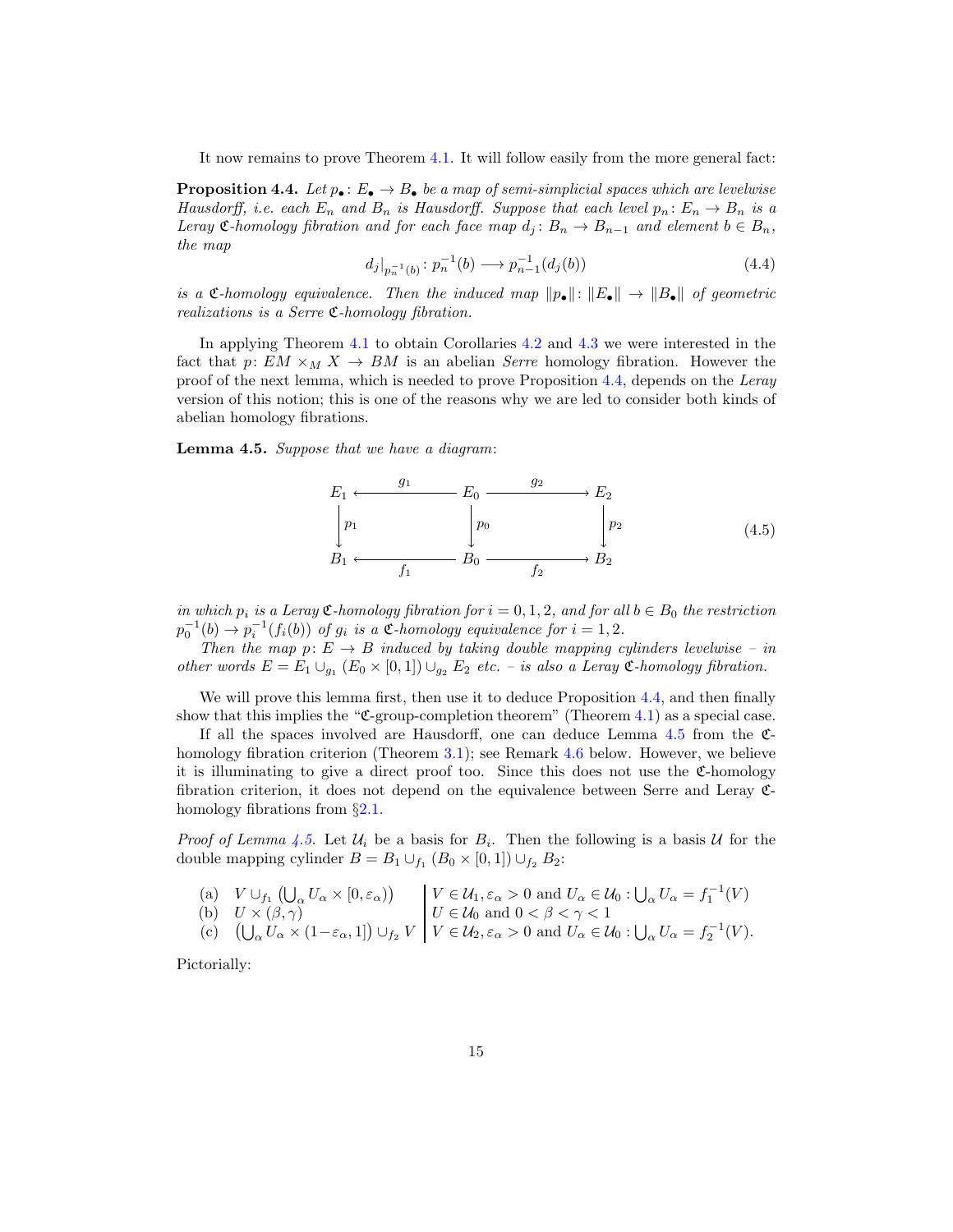<span id="page-15-2"></span>
$$
V\left\{\left[\begin{array}{c}\downarrow\\0\end{array}\right]f_1^{-1}(V)\right\}
$$
\n(a)\n(b)\n
$$
\left.\begin{array}{c}\uparrow\\0\end{array}\right\}U
$$
\n(c)\n
$$
\left\{\begin{array}{c}\uparrow\\0\end{array}\right\}V
$$
\n(c)

It is not enough to simply take ( $\tilde{a}$ ): sets of the form  $V \cup_{f_1} (f_1^{-1}(V) \times [0, \varepsilon))$  (and similarly  $(\check{c})$ , by the following counterexample pointed out to the authors by Ilya Grigoriev. Take  $B_0 = \mathbb{R}$  and  $B_1 = B_2 = pt$ . Then the subset  $pt \cup \{(s, t) | s < (1 + t^2)^{-1}\}\$  of the double mapping cylinder is open but is not covered by sets of the form ( $\ddot{a}$ ), (b) and ( $\ddot{c}$ ).<sup>[4](#page-15-0)</sup> But if one allows the more general sets of the form (a) and (c) then it is not hard to check that this is, as claimed, a basis for the double mapping cylinder.

If the bases  $\mathcal{U}_i$  consist of contractible sets then so will  $\mathcal{U}$ . Now assume that  $\mathcal{U}_i$  is a basis for  $B_i$  witnessing that  $p_i: E_i \to B_i$  is a Leray C-homology fibration. We will show that  $p: E \to B$  is also a Leray C-homology fibration witnessed by the basis U for B. To do this we need to show that for any  $b \in W \in \mathcal{U}$ , the inclusions

<span id="page-15-1"></span>
$$
p^{-1}(b) \xrightarrow{i} p^{-1}(W) \xrightarrow{j} \operatorname{hofib}_W(p)
$$

induce an isomorphism  $H_*(p^{-1}(b); i^*j^*\mathcal{F}) \cong H_*(p^{-1}(W); j^*\mathcal{F})$  for any local coefficient system F on  $h \circ f b_W(p)$  in C. There are three essentially different cases of  $b \in W \in \mathcal{U}$  to check:



Note that in case (i) the point b is an element of  $V \subseteq W$ , whereas in cases (ii) and (iii) we have  $b = (a, \delta)$  for some a in  $f_1^{-1}(V)$  or U, and  $\delta > 0$ .

Suppose first we are in case (i) and fix a local coefficient system  $\mathcal F$  on  $hofib_W(p)$ . We will say  $\mathcal{F}\text{-homology}$  to mean homology with coefficients in pullbacks of  $\mathcal{F}$ . The inclusion  $p^{-1}(b) \hookrightarrow p^{-1}(W)$  factors through the inclusion  $p^{-1}(V) \hookrightarrow p^{-1}(W)$ , which is a homotopy equivalence since there is an evident deformation retraction of  $p^{-1}(W)$  onto  $p^{-1}(V)$ . Hence it suffices to show that  $p^{-1}(b) \hookrightarrow p^{-1}(V)$  induces an isomorphism on *F*-homology. But this is the same as  $p_1^{-1}(b) \hookrightarrow p_1^{-1}(V)$ , and the coefficients *F* are pulled back to this through  $hofib_V(p_1)$ , so this does induce an isomorphism on  $\mathcal{F}\text{-homology}$  since  $p_1$  is a Leray C-homology fibration (and V is a part of a basis witnessing this).

Case (iii) is very similar to case (i), but case (ii) requires a little more care. Again fix a local coefficient system  $\mathcal F$  on  $hofib_W(p)$  that is in  $\mathfrak C$ . As before,  $p^{-1}(W)$  deformation retracts onto  $p^{-1}(V)$ , so the inclusion  $i: p^{-1}(b) \hookrightarrow p^{-1}(W)$  factors up to homotopy as

$$
p^{-1}(b) \to p^{-1}(f_1(a)) \hookrightarrow p^{-1}(V) \hookrightarrow p^{-1}(W),
$$

<span id="page-15-0"></span> $^{4}$  $^{4}$  $^{4}$  In [\[MS75](#page-19-0)] it appears to be assumed (in the proof of Proposition 3) that the collection ( $\check{a}$ ), (b) and (ˇc) is a basis for the double mapping cylinder. This is not a major problem though, since the proof is not essentially made any more complicated by having to admit sets of the more general form (a) and (c).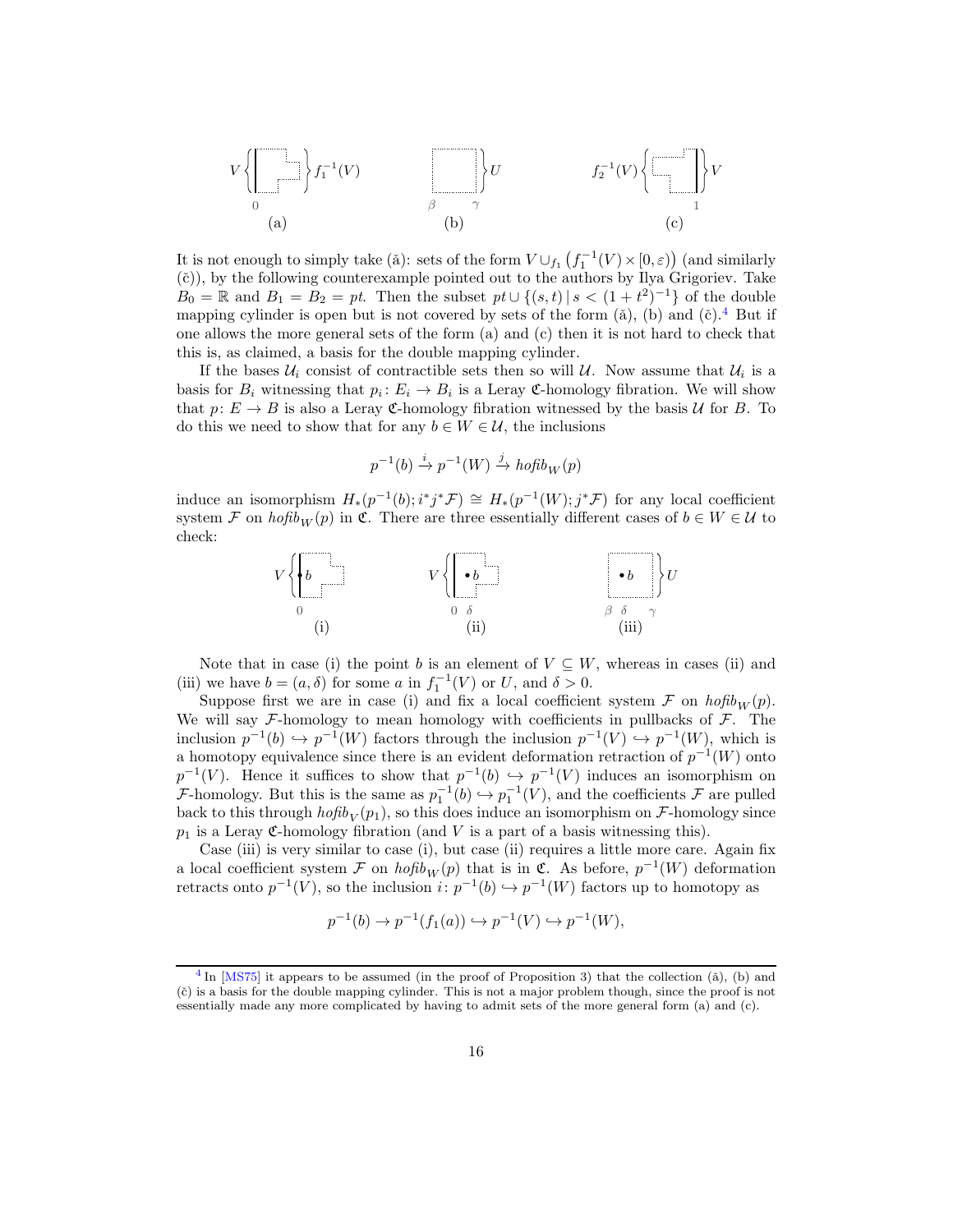where the first map is a restriction of  $g_1$  and the other two are inclusions. Call this composite map  $i'$ .

The middle map is the same as  $p_1^{-1}(f_1(a)) \hookrightarrow p_1^{-1}(V)$ , and the coefficients  $\mathcal F$  are pulled back through  $hofib_V(p_1)$ . Therefore it induces an isomorphism on F-homology since  $p_1$  is a Leray C-homology fibration. The third map is a homotopy equivalence, and the first map is the same as  $p_0^{-1}(a) \to p_1^{-1}(f_1(a))$ , which is a C-homology equivalence by hypothesis. Hence the composite map  $i'$  induces an isomorphism on  $\mathcal{F}\text{-homology}$ . Moreover, it is homotopic to the map i, so a choice of homotopy  $i \simeq i'$  induces an isomorphism making the triangle

$$
H_*(p^{-1}(b); i^*j^*\mathcal{F}) \xrightarrow{\phantom{H_*^H_{*}}}\n\downarrow R_*(p^{-1}(b); j^*\mathcal{F})\n\quad{\phantom{H_*^H_{*}}}\n\qquad\n\downarrow R_*(p^{-1}(b); j^*\mathcal{F})\n\qquad\n\downarrow R_*(p^{-1}(b); j^*\mathcal{F})\n\qquad\n\downarrow R_*(p^{-1}(b); j^*\mathcal{F})\n\qquad\n\downarrow R_*(p^{-1}(b); j^*\mathcal{F})\n\qquad\n\downarrow R_*(p^{-1}(b); j^*\mathcal{F})\n\qquad\n\downarrow R_*(p^{-1}(b); j^*\mathcal{F})\n\qquad\n\downarrow R_*(p^{-1}(b); j^*\mathcal{F})\n\qquad\n\downarrow R_*(p^{-1}(b); j^*\mathcal{F})\n\qquad\n\downarrow R_*(p^{-1}(b); j^*\mathcal{F})\n\qquad\n\downarrow R_*(p^{-1}(b); j^*\mathcal{F})\n\qquad\n\downarrow R_*(p^{-1}(b); j^*\mathcal{F})\n\qquad\n\downarrow R_*(p^{-1}(b); j^*\mathcal{F})\n\qquad\n\downarrow R_*(p^{-1}(b); j^*\mathcal{F})\n\qquad\n\downarrow R_*(p^{-1}(b); j^*\mathcal{F})\n\qquad\n\downarrow R_*(p^{-1}(b); j^*\mathcal{F})\n\qquad\n\downarrow R_*(p^{-1}(b); j^*\mathcal{F})\n\qquad\n\downarrow R_*(p^{-1}(b); j^*\mathcal{F})\n\qquad\n\downarrow R_*(p^{-1}(b); j^*\mathcal{F})\n\qquad\n\downarrow R_*(p^{-1}(b); j^*\mathcal{F})\n\qquad\n\downarrow R_*(p^{-1}(b); j^*\mathcal{F})\n\qquad\n\downarrow R_*(p^{-1}(b); j^*\mathcal{F})\n\qquad\n\downarrow R_*(p^{-1}(b); j^*\mathcal{F})\n\qquad\n\downarrow R_*(p^{-1}(b); j^*\mathcal{F})\n\qquad\n\downarrow R_*(p^{-1}(b); j^*\mathcal{F})\n\qquad\n\downarrow R_*(p^{-1}(b); j^*\mathcal{F})\n\qquad\n\downarrow R_*(p^{-1}(b); j^*\mathcal{F})\n\qquad\n\downarrow R_*(
$$

commute. Hence  $i$  also induces an isomorphism on  $\mathcal{F}\text{-homology}$ , as required.

<span id="page-16-2"></span> $\Box$ 

<span id="page-16-0"></span>**Remark 4.6.** When the spaces  $E_i$  and  $B_i$  are all Hausdorff, one can alternatively deduce Lemma [4.5](#page-14-1) from the C-homology fibration criterion (Theorem [3.1\)](#page-10-0), as follows. Note that it is enough to show that  $p$  is a Leray  $\mathfrak{C}$ -homology fibration on each of the mapping cylinders forming the double mapping cylinder. Filter the mapping cylinder  $X = B_1 \cup_{f_1} (B_0 \times [0,1])$ by  $X_0 = B_1$  and  $X_n = X$  for  $n \geq 1$ , and take  $U_1 = B_1 \cup_{f_1} (B_0 \times [0, \frac{1}{2}))$  and  $U_n = X$  for  $n \geqslant 2$ . Note that a mapping cylinder of Hausdorff spaces is Hausdorff.

Since  $p_0$  and  $p_1$  are Leray C-homology fibrations, they are locally stalk-like on C-homology. This property is inherited by the mapping cylinder,<sup>[5](#page-16-1)</sup> so condition (i) of The-orem [3.1](#page-10-0) holds. Condition (ii) follows from the assumption that  $p_0$  and  $p_1$  are Leray C-homology fibrations, plus Proposition [2.9.](#page-8-3) For (iii) we can use the deformation retraction which gradually squashes a mapping cylinder onto its base to define both  $h_t$  and  $H_t$ ; this satisfies (a) and (b) by construction. Finally, condition (iii)(c) follows from the assumption in Lemma [4.5](#page-14-1) that  $p_0^{-1}(b) \to p_1^{-1}(f_1(b))$  is a C-homology equivalence. Theo-rem [3.1](#page-10-0) therefore tells us that  $p$  is a Serre C-homology fibration on the mapping cylinder  $B_1 \cup_{f_1} (B_0 \times [0,1])$ . But as mentioned above, p is locally stalk-like on C-homology, so by Proposition [2.5](#page-4-1) it is also a Leray C-homology fibration on the mapping cylinder.

## Proof of Proposition  $\frac{1}{4}$ .

• Step 1 (n = 0). The map  $||p_{\bullet}||^0$ :  $||E_{\bullet}||^0 \to ||B_{\bullet}||^0$  of 0-skeleta is just the map  $p_0: E_0 \to$  $B_0$ , and so is a Leray  $\mathfrak{C}$ -homology fibration by hypothesis.

• Step 2  $(n \geq 1)$ . The map  $||p_{\bullet}||^n : ||E_{\bullet}||^n \to ||B_{\bullet}||^n$  of *n*-skeleta is the map of double mapping cylinders induced by

$$
||E_{\bullet}||^{n-1} \longleftrightarrow \partial \Delta^n \times E_n \longleftrightarrow \Delta^n \times E_n
$$
  

$$
||p_{\bullet}||^{n-1} \downarrow \qquad \qquad ||\times p_n \downarrow \qquad \qquad ||\times p_n
$$
  

$$
||B_{\bullet}||^{n-1} \longleftrightarrow \partial \Delta^n \times B_n \longleftrightarrow \Delta^n \times B_n.
$$

<span id="page-16-1"></span><sup>&</sup>lt;sup>[5](#page-16-2)</sup> To see this we need to take a basis for the mapping cylinder similar to the basis for the double mapping cylinder described in the proof of Lemma [4.5.](#page-14-1)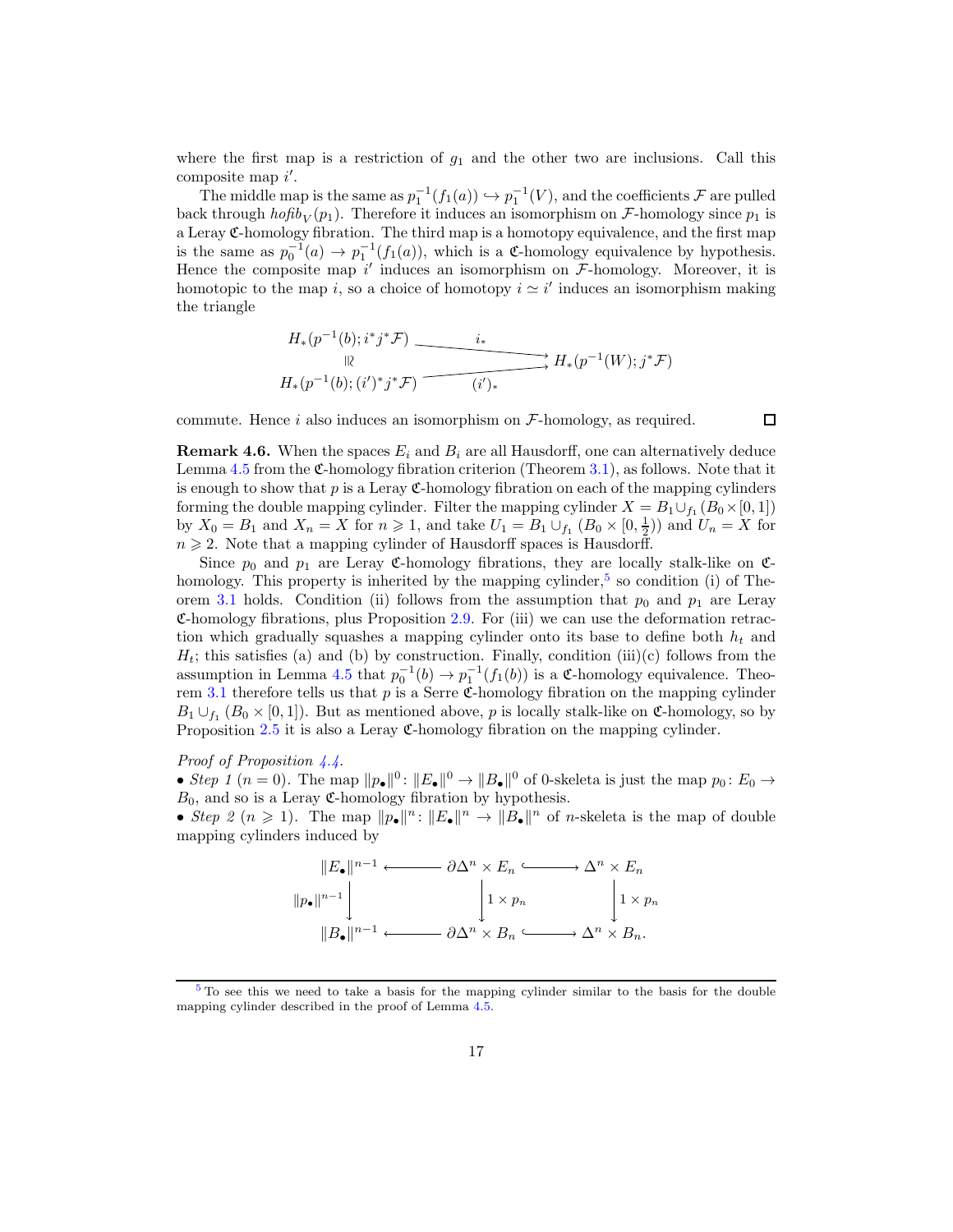<span id="page-17-2"></span>Hence we just need to verify the conditions of Lemma [4.5](#page-14-1) in this case. The left vertical map is a Leray  $\mathfrak{C}$ -homology fibration by induction, and the other two vertical maps are too since  $p_n$  is. The right-hand square induces homeomorphisms (and therefore  $\mathfrak{C}$ -homology equivalences) on set-theoretic fibers, since the horizontal maps are just inclusions. It therefore remains to prove that the left-hand square above induces  $\mathfrak{C}$ -homology equivalences on set-theoretic fibers. We can rewrite this square as:

$$
\left(\coprod_{k \leq n-1} (\Delta^k \times E_k)\right) / \sim \underbrace{\qquad \qquad g_n \qquad \qquad }_{\text{min}} \partial \Delta^n \times E_n
$$
\n
$$
\left\|P_{\bullet}\right\|^{n-1} \Bigg| \qquad \qquad \downarrow \qquad \qquad \downarrow \qquad \downarrow
$$
\n
$$
\left(\coprod_{k \leq n-1} (\Delta^k \times B_k)\right) / \sim \underbrace{\qquad \qquad }_{f_n} \qquad \qquad \partial \Delta^n \times B_n
$$

Let  $(a, b) \in \partial \Delta^n \times B_n$ . The fiber of  $1 \times p_n$  over this point is  $\{a\} \times p_n^{-1}(b)$ . Its image  $f_n(a, b)$ may have multiple representatives, but it has a unique representative  $(a', b') \in \Delta^k \times B_k$ with a' in the interior of  $\Delta^k$ . The fiber of  $||p_{\bullet}||^{n-1}$  over this point is  $\{a'\}\times p_k^{-1}(b')$ . Note that  $b' = d_{i_{n-k}} \circ \cdots \circ d_{i_1}(b)$  for some string of face operators. Write  $b_j = d_{i_j} \circ \cdots \circ d_{i_1}(b)$ . The map of set-theoretic fibers may be identified with the composition

$$
p_n^{-1}(b) \longrightarrow p_{n-1}^{-1}(b_1) \longrightarrow p_{n-2}^{-1}(b_2) \longrightarrow \cdots \longrightarrow p_k^{-1}(b_{n-k}) = p_k^{-1}(b')
$$

in which the j<sup>th</sup> map is the restriction of the face map  $d_{i_j}: B_{n-j+1} \to B_{n-j}$ . But these are all  $\mathfrak{C}$ -homology equivalences by hypothesis.

• Step 3 ( $n = \infty$ ). To finish the proof we will apply the C-homology fibration criterion. The geometric realization  $X = ||B_{\bullet}||$  is filtered by its skeleta  $X_n = ||B_{\bullet}||^n$ , so we need to check the conditions of Theorem [3.1](#page-10-0) in this case. First note that each  $B_n$  is Hausdorff by assumption, so each  $||B_{\bullet}||^n$  is also Hausdorff since it is formed by taking iterated double mapping cylinders as described in the previous step, and one can see that a double mapping cylinder of Hausdorff spaces is Hausdorff using the basis for the topology of a double mapping cylinder described in the proof of Lemma [4.5.](#page-14-1)<sup>[6](#page-17-0)</sup> For the same reason the skeleta  $||E_{\bullet}||^n = (||p_{\bullet}||)^{-1} (||B_{\bullet}||^n)$  are also Hausdorff. We now check conditions (i)–(iii). Let  $\Delta^n$  denote the simplex  $\Delta^n$  with its barycenter removed. Under the quotient maps

Let 
$$
\Delta
$$
 denote the simplex  $\Delta$  with its barycenter removed. Under the quotient in

<span id="page-17-1"></span>
$$
\bigsqcup_{n\geqslant 0} (\Delta^n \times B_n) \to \|B_{\bullet}\| = X \quad \text{and} \quad \bigsqcup_{n\geqslant 0} (\Delta^n \times E_n) \to \|E_{\bullet}\| = Y,
$$

 $X_n$  is the image of  $\Delta^n \times B_n$  and  $r^{-1}(X_n)$  is the image of  $\Delta^n \times E_n$ . We define  $U_n$  to be the image of  $\Delta^n \times B_n$ ; note that  $r^{-1}(U_n)$  is the image of  $\Delta^n \times E_n$ . Pick any deformation retraction of  $\Delta^n$  onto  $\partial \Delta^n$ . This induces the homotopies  $h_t$  and  $H_t$  for condition (iii) of Theorem [3.1.](#page-10-0) Condition (iii)(c) follows from the assumption that the maps  $(4.4)$  are C-homology equivalences. By the previous step,  $\|p_{\bullet}\|$  is a Leray C-homology fibration on each skeleton  $X_n$ , so in particular it is locally stalk-like on C-homology. This property passes to the open subspaces  $U_n$  of the  $X_n$ , so condition (i) is satisfied. For condition (ii):  $\|p_{\bullet}\|$  is a Leray C-homology fibration on  $X_0$  by Step 1 above, and therefore by Proposition [2.9](#page-8-3) a Serre C-homology fibration. The difference  $X_n \setminus X_{n-1}$  is  $\text{int}(\Delta^n) \times B_n$ , over which  $\|p_{\bullet}\|$  is simply  $1 \times p_n$ , which is a Leray C-homology fibration since  $p_n$  is assumed to be one. Thus Theorem [3.1](#page-10-0) implies that  $\|\mathbf{p}_{\bullet}\|$  is a Serre C-homology fibration.  $\Box$ 

<span id="page-17-0"></span> $6$  In general, the geometric realization  $||B_{\bullet}||$  of a levelwise Hausdorff semi-simplicial space need not be Hausdorff (c.f. Proposition A.3 of [\[Ebe09](#page-18-6)]), but we only require each n-skeleton to be Hausdorff.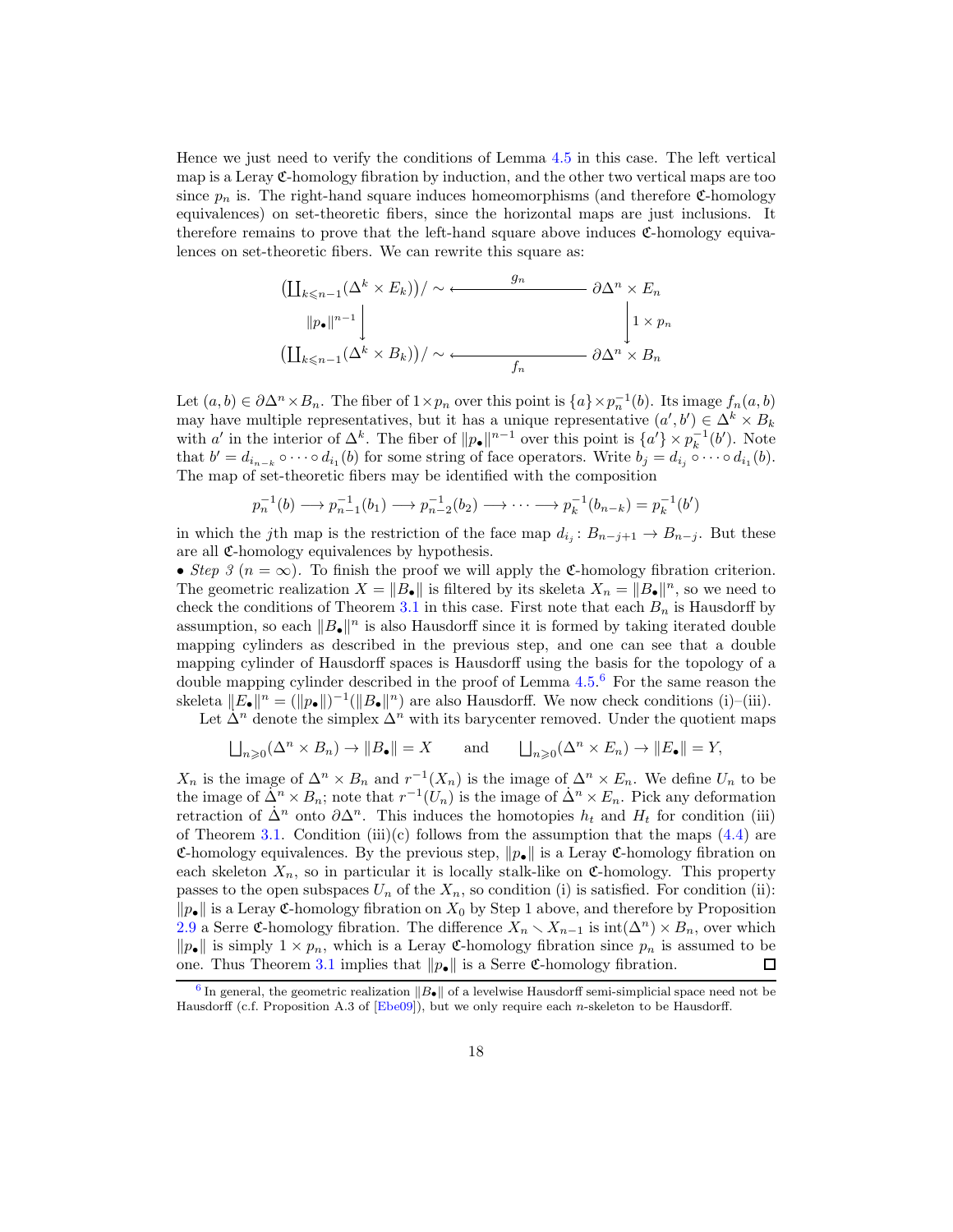*Proof of Theorem [4.1.](#page-12-0)* We just need to check the conditions of Proposition [4.4](#page-14-0) for the map of semi-simplicial spaces  $p_{\bullet} : E_{\bullet} \to B_{\bullet}$  where  $E_n = M^n \times X$  and  $B_n = M^n$ , with the usual face maps of the bar construction, and  $p_n: M^n \times X \to M^n$  is the projection. Since M and X are Hausdorff so is each  $E_n$  and  $B_n$ .<sup>[7](#page-18-7)</sup> Also,  $M^n$  is locally contractible, so the trivial fiber bundle  $p_n$  over it is a Leray  $\mathfrak{C}$ -homology fibration. We also need to check that for all face maps

<span id="page-18-8"></span>

and elements  $b = (m_1, \ldots, m_n) \in M^n$ , the map  $p_n^{-1}(b) \to p_{n-1}^{-1}(d_j(b))$  is a C-homology equivalence. For  $0 \leq j \leq n$  this map is just the identity  $X \to X$ . For  $j = n$ , it is the map  $m_n \cdot -: X \to X$  which acts on X by  $m_n$ . But this is a C-homology equivalence by hypothesis. П

## References

<span id="page-18-5"></span>Links to ArXiv versions of published articles are provided in {braces}.

- <span id="page-18-3"></span><span id="page-18-1"></span>[AM04] Alejandro Adem and R. James Milgram. Cohomology of finite groups. Second edition. Vol. 309. Grundlehren der Mathematischen Wissenschaften [Fundamental Principles of Mathematical Sciences]. Berlin: Springer-Verlag, 2004 (cited on p. [14\)](#page-13-5). [Boy+93] C. P. Boyer, J. C. Hurtubise, B. M. Mann and R. J. Milgram. The topology of instanton moduli spaces. I. The Atiyah-Jones conjecture. Ann. of Math. (2) 137.3 (1993), pp. 561–609 (cited on p. [1\)](#page-0-0). [BP72] Michael Barratt and Stewart Priddy. On the homology of non-connected monoids and their associated groups. Comment. Math. Helv. 47 (1972), pp. 1–14 (cited on p. [2\)](#page-1-0). [Cha80] Ruth M. Charney. [Homology stability for](http://dx.doi.org/10.1007/BF01403153) GL<sup>n</sup> of a Dedekind domain. Invent. Math. 56.1 (1980), pp. 1–17 (cited on p. [1\)](#page-0-0). [DT58] Albrecht Dold and Ren´e Thom. Quasifaserungen und unendliche symmetrische Pro-dukte. Ann. of Math. (2) 67 (1958), pp. 239-281 (cited on p. [1\)](#page-0-0). [Ebe] Johannes Ebert. Is every "group-completion" map an acyclic map? MathOverflow question [109604](http://www.mathoverflow.net/questions/109604) (cited on p. [3\)](#page-2-2).
- <span id="page-18-6"></span><span id="page-18-4"></span><span id="page-18-2"></span><span id="page-18-0"></span>[Ebe09] Johannes Ebert. The homotopy type of a topological stack. ArXiv[:0901.3295v1.](http://arxiv.org/abs/0901.3295v1) 2009 (cited on p. [18\)](#page-17-2).

<span id="page-18-7"></span><sup>&</sup>lt;sup>[7](#page-18-8)</sup> In fact  $||E_{\bullet}||$  and  $||B_{\bullet}||$  are Hausdorff. Although levelwise Hausdorff semi-simplicial spaces do not in general have Hausdorff geometric realizations, it is true for nerves of Hausdorff monoids. One can picture points of  $||B_{\bullet}|| = ||M^{\bullet}||$  as configurations on  $(0, 1)$  labelled by elements of M which multiply when points collide and where points may fall off the ends of the interval. Points of  $||E_{\bullet}|| = ||M^{\bullet} \times X||$  may be viewed as similar configurations on  $(0, 1]$ , where in addition the point 1 is labelled by an element of X which is acted on when a point labelled in  $M$  collides with it. In this picture it is easy to write down separating open neighborhoods for any pair of distinct points.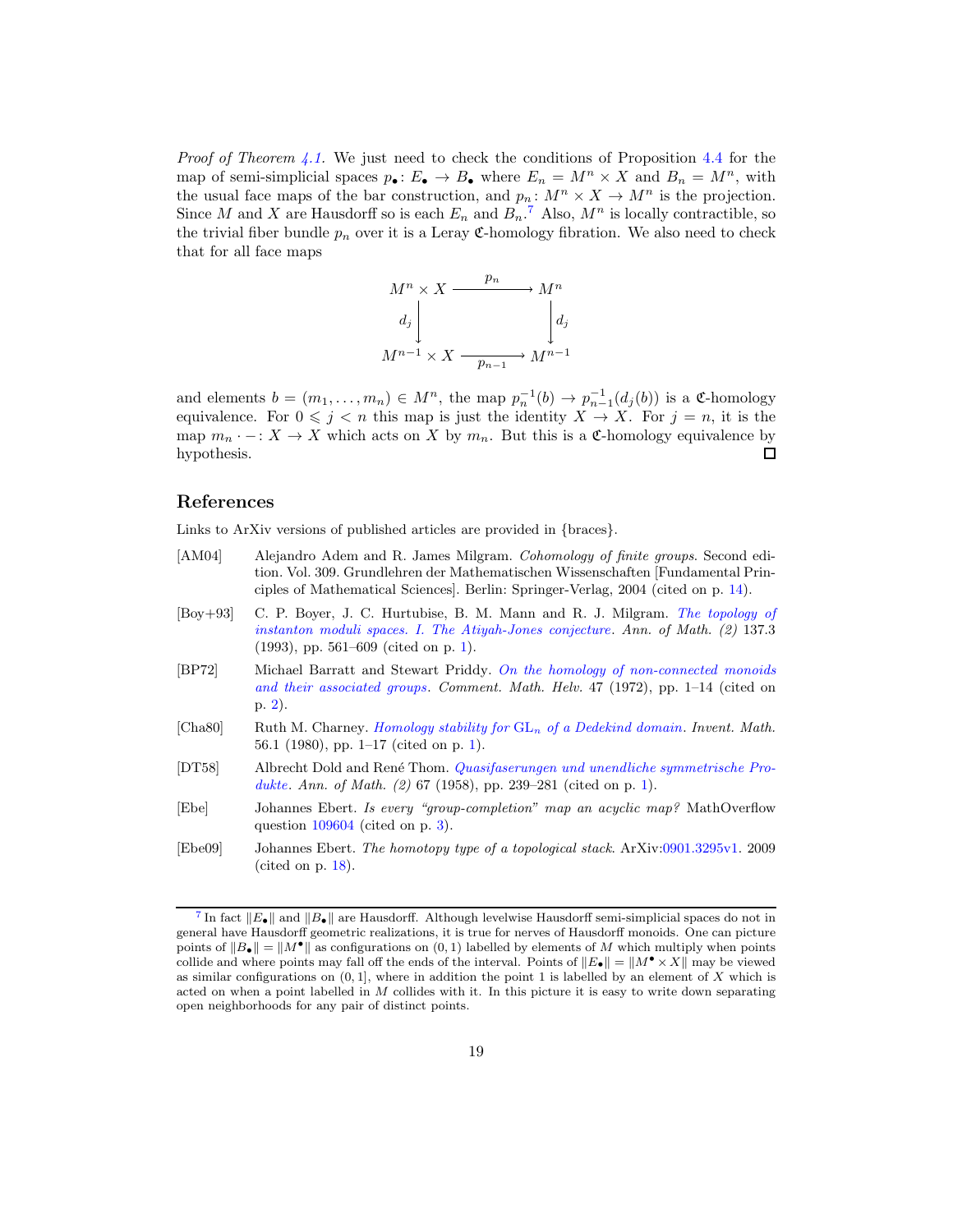- <span id="page-19-12"></span>[FM94] Eric M. Friedlander and Barry Mazur. Filtrations on the homology of algebraic varieties. Mem. Amer. Math. Soc. 110.529 (1994). With an appendix by Daniel Quillen, pp. x+110 (cited on p. [2\)](#page-1-0).
- <span id="page-19-9"></span>[Gal11] Søren Galatius. [Stable homology of automorphism groups of free groups](http://dx.doi.org/10.4007/annals.2011.173.2.3). Ann. of *Math.* (2) 173.2 (201[1\)](#page-0-0), pp. 705–768.  $\{arxiv: \text{math}/0610216\}$  (cited on p. 1).
- <span id="page-19-11"></span>[GRW14] Søren Galatius and Oscar Randal-Williams. Homological stability for moduli spaces of high dimensional manifolds. I. ArXiv[:1403.2334v1.](http://arxiv.org/abs/1403.2334v1) 2014 (cited on pp. [2,](#page-1-0) [6\)](#page-5-3).
- <span id="page-19-3"></span>[Har85] John L. Harer. Stability of the homology of the mapping class groups of orientable surfaces. Ann. of Math. (2) 121.2 (1985), pp. 215–249 (cited on p. [1\)](#page-0-0).
- <span id="page-19-4"></span>[Hat95] Allen Hatcher. [Homological stability for automorphism groups of free groups](http://dx.doi.org/10.5169/seals-52990). Comment. Math. Helv. 70.1 (1995), pp. 39–62 (cited on p. [1\)](#page-0-0).
- <span id="page-19-5"></span>[HV98] Allen Hatcher and Karen Vogtmann. [Cerf theory for graphs](http://dx.doi.org/10.1112/S0024610798006644). J. London Math. Soc.  $(2)$  58.3 (1998), pp. 633–655 (cited on p. [1\)](#page-0-0).
- <span id="page-19-6"></span>[HW10] Allen Hatcher and Nathalie Wahl. Stabilization for mapping class groups of 3-manifolds. Duke Math. J. 155.2 (2010), pp. 205–269. {[arxiv:0709.2173](http://arxiv.org/abs/0709.2173)} (cited on p. [1\)](#page-0-0).
- <span id="page-19-14"></span>[Jar89] J. F. Jardine. [The homotopical foundations of algebraic](http://dx.doi.org/10.1090/conm/083/991976) K-theory. Algebraic Ktheory and algebraic number theory (Honolulu, HI, 1987). Vol. 83. Contemp. Math. Amer. Math. Soc., Providence, RI, 1989, pp. 57–82 (cited on p. [3\)](#page-2-2).
- <span id="page-19-13"></span>[May75] J. Peter May. [Classifying spaces and fibrations](http://dx.doi.org/10.1090/memo/0155). Mem. Amer. Math. Soc. 1.1, 155 (1975), pp. xiii+98 (cited on p. [2\)](#page-1-0).
- <span id="page-19-1"></span>[McD75] D. McDuff. [Configuration spaces of positive and negative particles](http://dx.doi.org/10.1016/0040-9383(75)90038-5). Topology 14 (1975), pp. 91–107 (cited on pp. [1](#page-0-0)[–3,](#page-2-2) [10,](#page-9-2) [12\)](#page-11-2).
- <span id="page-19-10"></span>[McD80] Dusa McDuff. [The homology of some groups of diffeomorphisms](http://dx.doi.org/10.1007/BF02566677). Comment. Math. Helv. 55.1 (1980), pp. 97–129 (cited on pp. [2,](#page-1-0) [12\)](#page-11-2).
- <span id="page-19-15"></span>[Moe89] Ieke Moerdijk. [Bisimplicial sets and the group-completion theorem](http://dx.doi.org/10.1007/978-94-009-2399-7). Algebraic Ktheory: connections with geometry and topology (Lake Louise, AB, 1987). Vol. 279. NATO Adv. Sci. Inst. Ser. C Math. Phys. Sci. Kluwer Acad. Publ., Dordrecht, 1989, pp. 225–240 (cited on p. [3\)](#page-2-2).
- <span id="page-19-2"></span>[MP] Jeremy Miller and Martin Palmer. Scanning for oriented configuration spaces. In preparation (cited on pp. [1,](#page-0-0) [2,](#page-1-0) [13\)](#page-12-2).
- <span id="page-19-17"></span>[MP13] Jeremy Miller and Martin Palmer. Twisted homology fibrations and scanning for oriented configuration spaces. ArXiv[:1306.6896v1.](http://arxiv.org/abs/1306.6896v1) 2013 (cited on p. [3\)](#page-2-2).
- <span id="page-19-0"></span>[MS75] D. McDuff and G. Segal. *[Homology fibrations and the "group-completion" theorem](http://dx.doi.org/10.1007/BF01403148).* Invent. Math. 31.3 (1975/76), pp. 279–284 (cited on pp. [1](#page-0-0)[–3,](#page-2-2) [5,](#page-4-2) [6,](#page-5-3) [9,](#page-8-4) [12–](#page-11-2)[14,](#page-13-5) [16\)](#page-15-2).
- <span id="page-19-8"></span>[MW07] Ib Madsen and Michael Weiss. The stable moduli space of Riemann surfaces: Mumford's conjecture. Ann. of Math. (2) 165.3 (2007), pp. 843–941. {[arxiv:math/0212321](http://arxiv.org/abs/math/0212321)} (cited on p. [1\)](#page-0-0).
- <span id="page-19-7"></span>[Pal13] Martin Palmer. [Homological stability for oriented configuration spaces](http://dx.doi.org/10.1090/S0002-9947-2012-05743-6). Trans. Amer. Math. Soc. 365.7 (2013), pp. 3675–3711. {[arxiv:1106.4540](http://arxiv.org/abs/1106.4540)} (cited on pp. [1,](#page-0-0) [2\)](#page-1-0).
- <span id="page-19-16"></span>[PS04] Wolfgang Pitsch and Jérôme Scherer. Homology fibrations and "group-completion" revisited. Homology Homotopy Appl. 6.1 (2004), pp. 153–166. {[arxiv:math/0307339](http://arxiv.org/abs/math/0307339)} (cited on p. [3\)](#page-2-2).